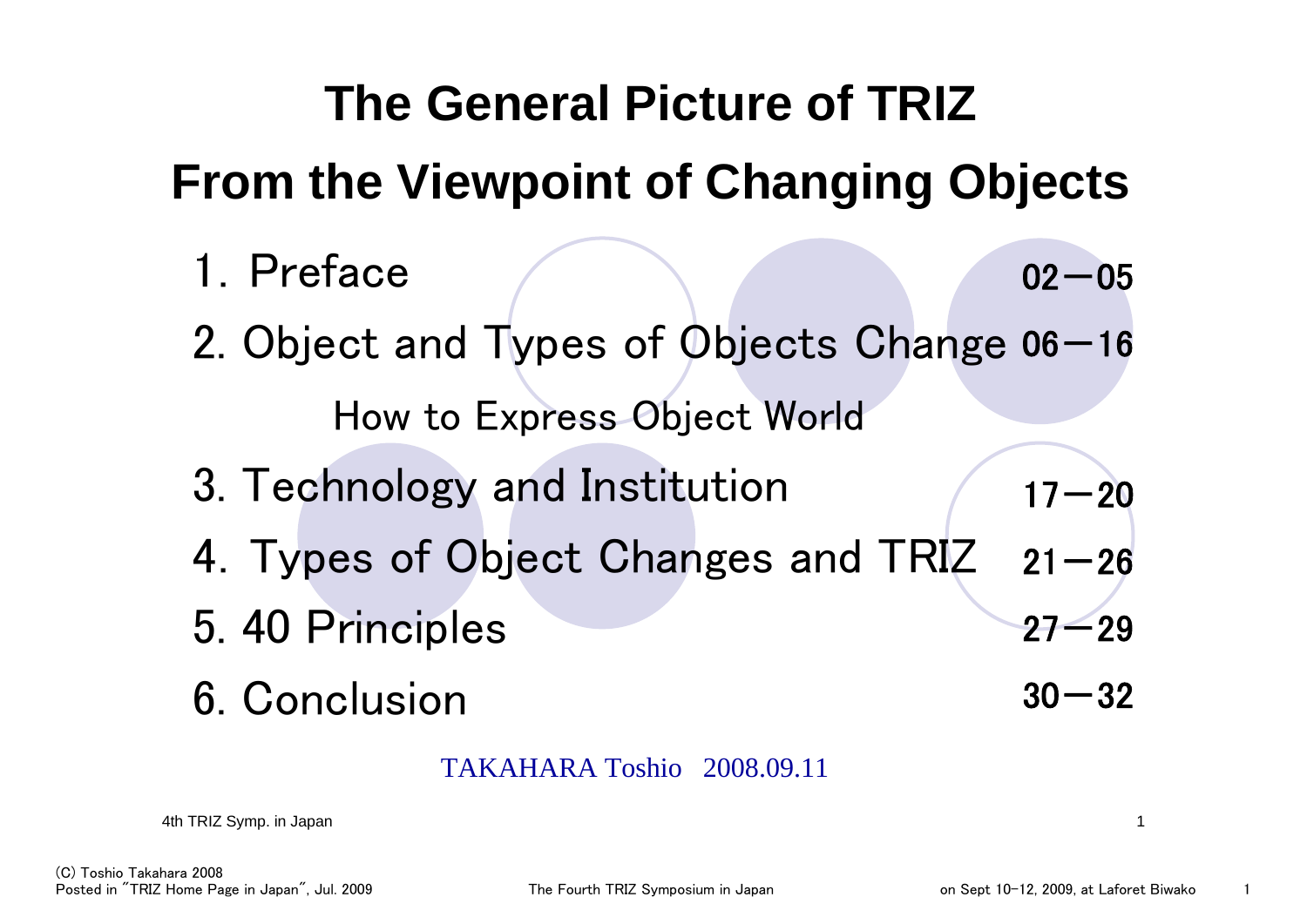## **1. Preface1.1**.**Total Picture of Study**



4th TRIZ Symp. in Japan 2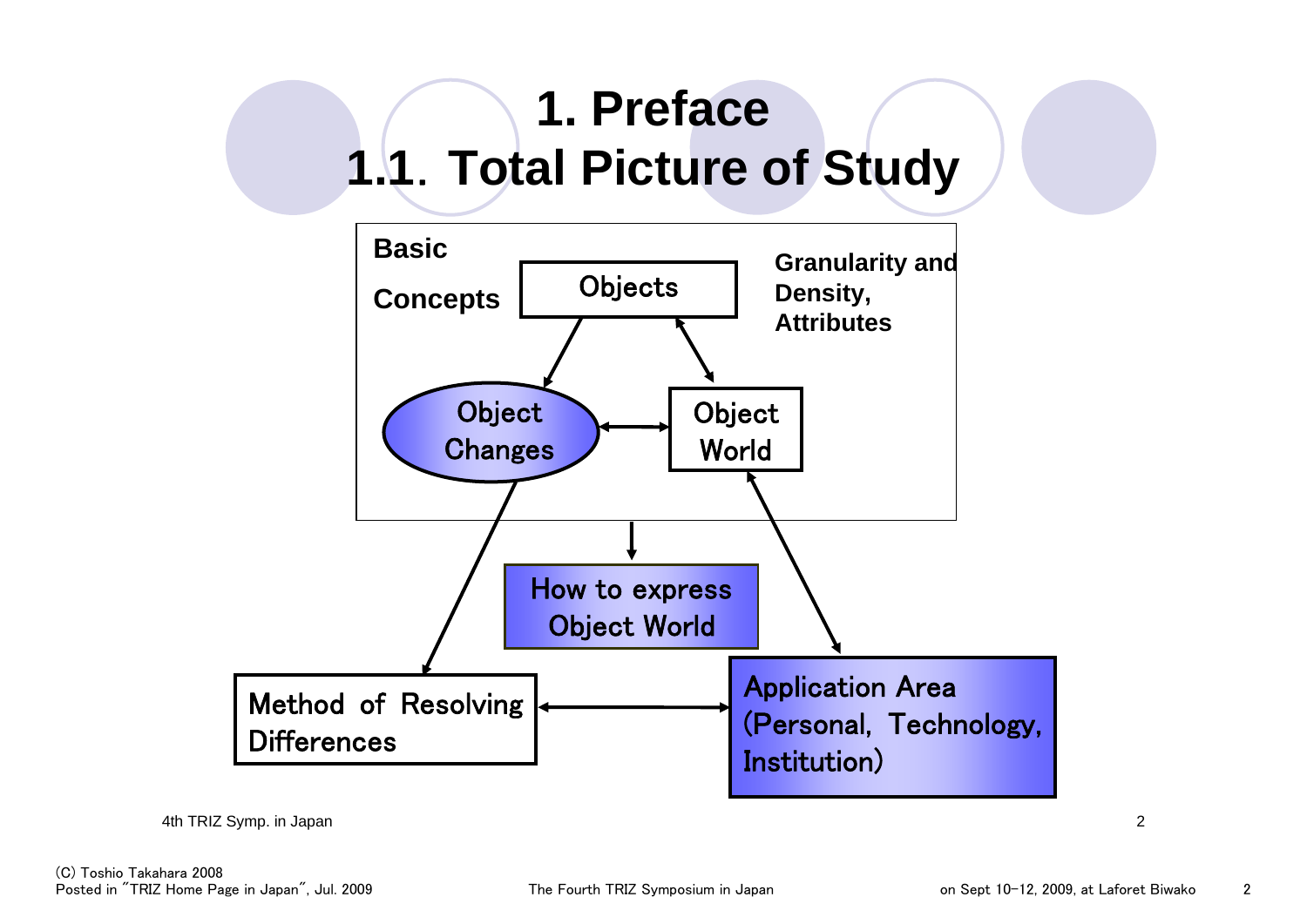## **1.2. Important Thing**

• An important thing is only to make a necessary change on a necessary Object in some necessary way. In

• 1. Application Area

• 2. Object

**• Especially Thing to be operated in Object** 

• 3. Method to change

**• Formal Theory for these requirement**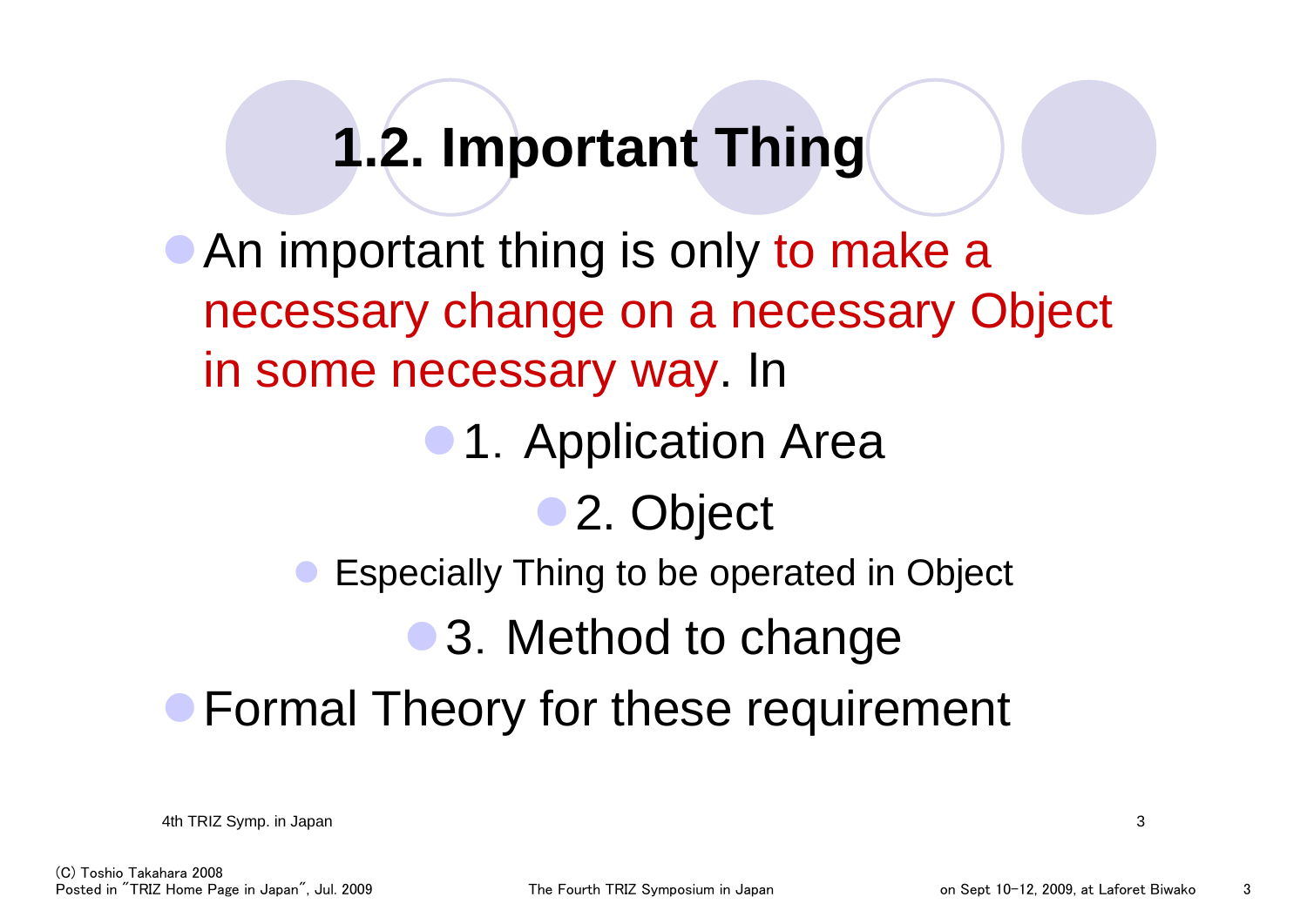# **1.3**.**Key of Method**

- **If we could find minimum types of elements** of something at adequate granularity,
- $\bullet$  1. in which we can deal with the same type in the same way and in the different type differently,
- $\bullet$  2. by the combination of which we could reconstruct the original one uniquely,
- $\bullet$  in the area of Object, Object changes and application area
- $\bullet$  it could be said to obtain unified method to change Object in every application area.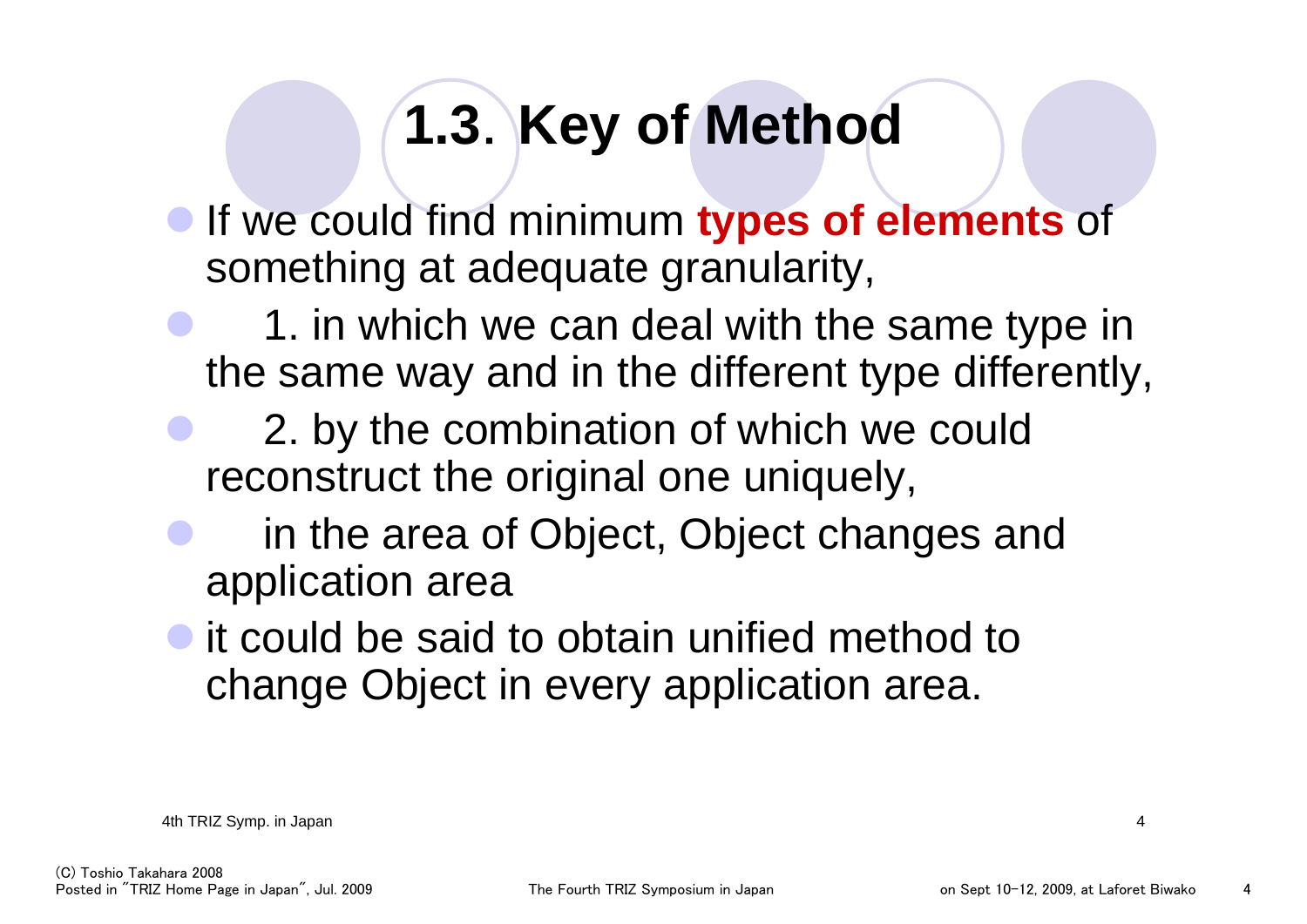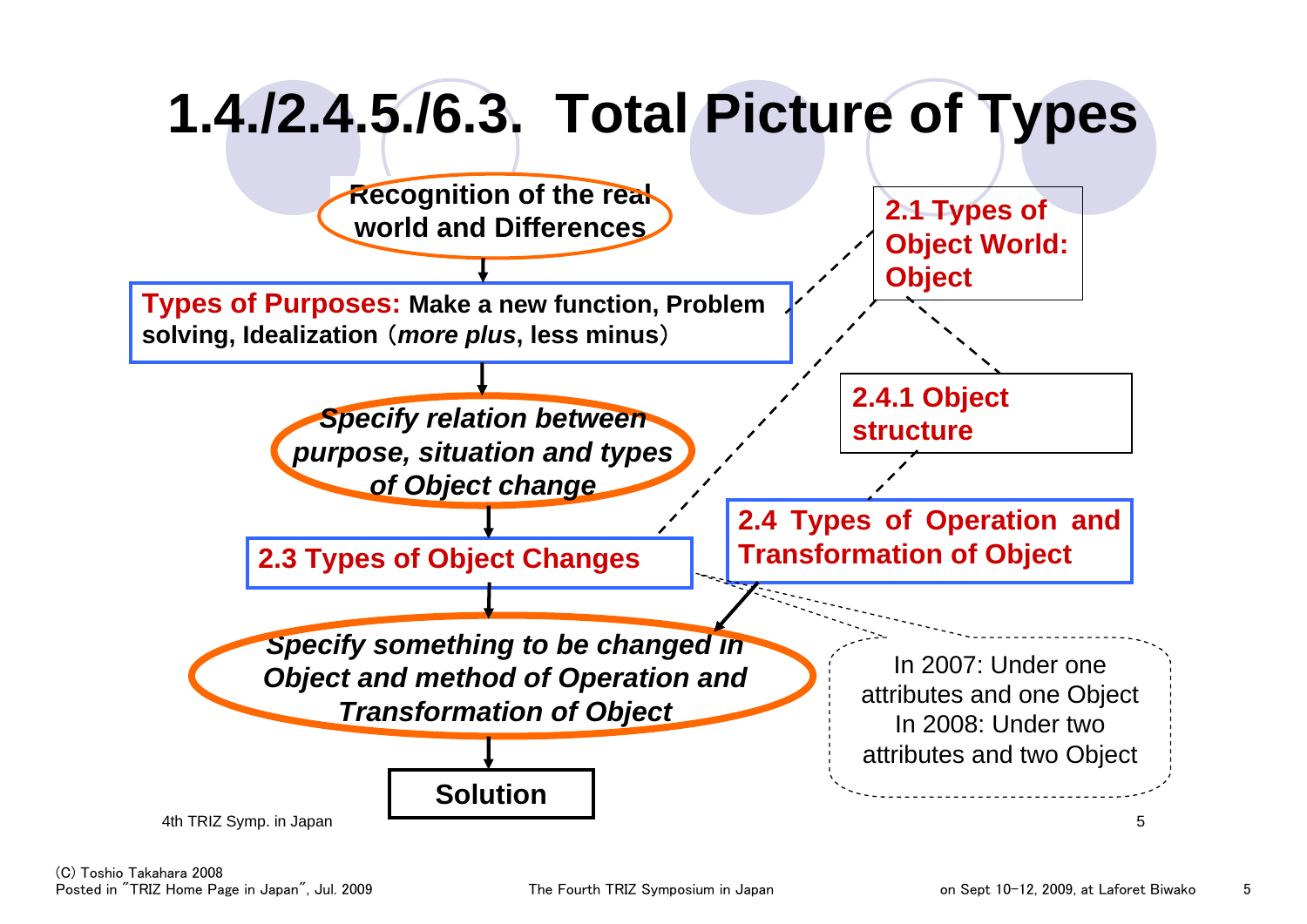# **2. Object and Types of Objects Change 2.1**. **Object, Granularity, Attributes**

- $\bullet$ **Object: Types of Object World**
- $\bullet$ **Object**= Something to be recognized
- **1. Matter (Being)**: System Object
- 2. **"Idea" (Being)**:System Object
- $\bullet$  21.Information of individual or common notion which is born by physical entity e.g.: Information on document
- $\bullet$ 22.My idea
- **2. Movement or Action: Process Object**
- $\bullet$  **Granularity**=**Scope or Sphere in space and time**   $\bullet$  **Density**<sup>=</sup> **Density of inner structure, Degree of abstraction**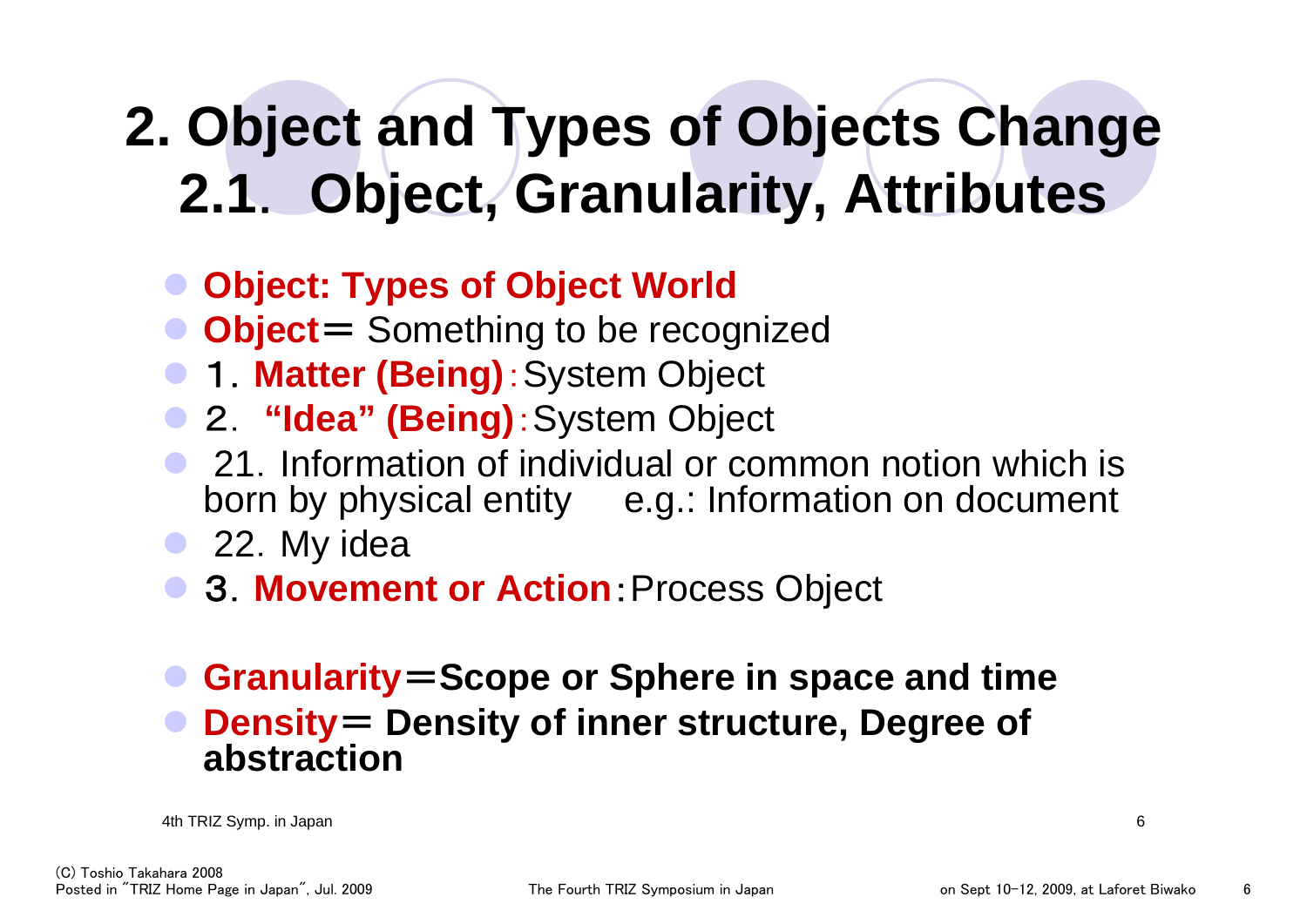

4th TRIZ Symp. in Japan 7

 Three granularities of Attributes in Object

Attributes 1 is everything that concretely describe **Object** 

 Attributes 1= Attributes 2 in narrow sense + Inner Structure

 Attributes 2 in narrow sense = Attributes 3 difficult to change in most narrow sense + State easy to change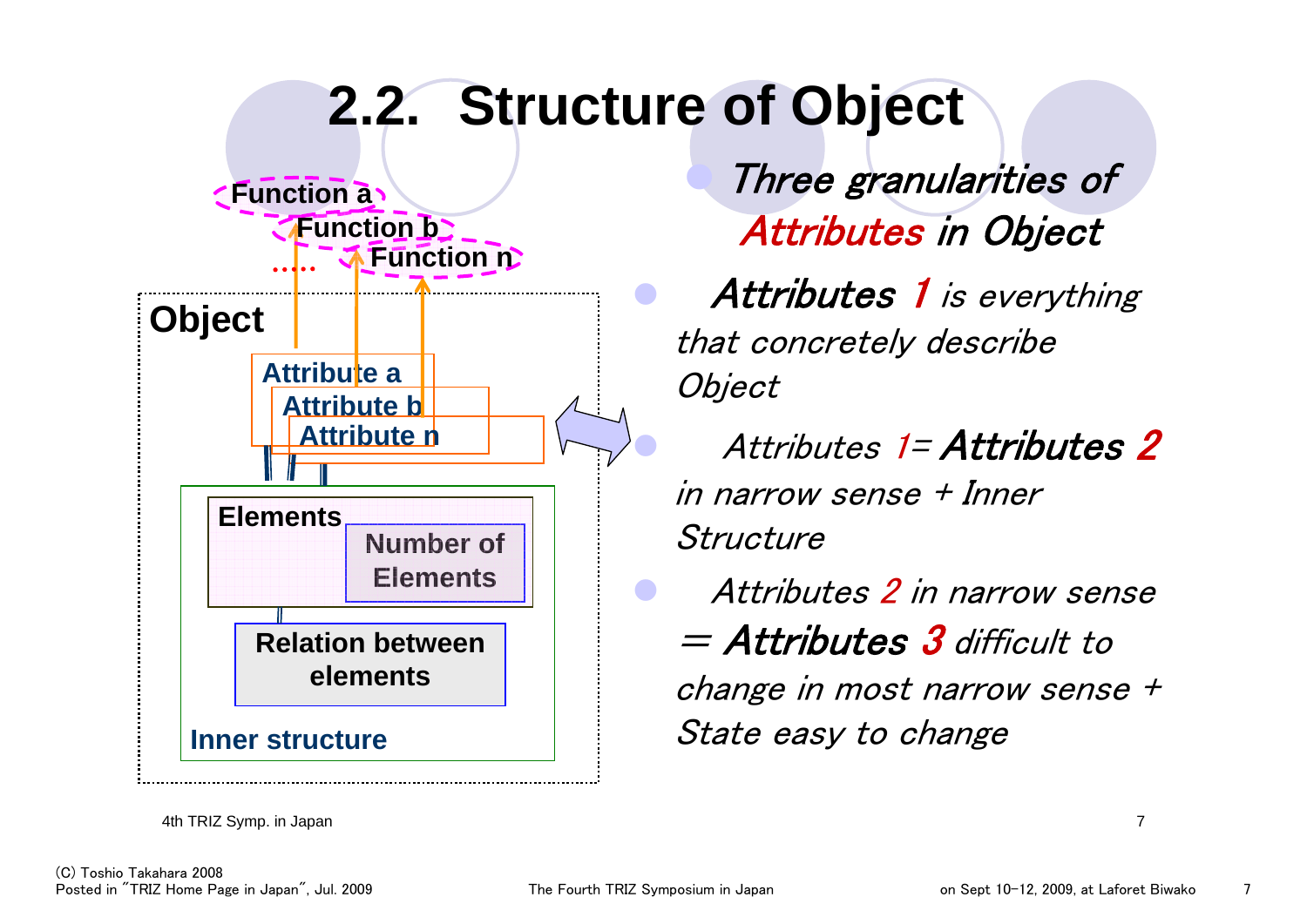## **2.3. Types of Objects Change within one Attribute and one Object**

- 1. Generate or delete Object \*
- z 2.*Generate or delete attributes \**
- $\bullet$ 3.Change attributes of Object
- $\bullet$ 1) *No change of attributes*
- $\bullet$ 2) Change attributes of Object not qualitatively
- $\bullet$ 3) Change attributes of Object qualitatively
- $\bullet$  \* To generate Object or attributes is to bring in to the stage of Object World. To delete Object or attributes is to bring out from the stage of Object World.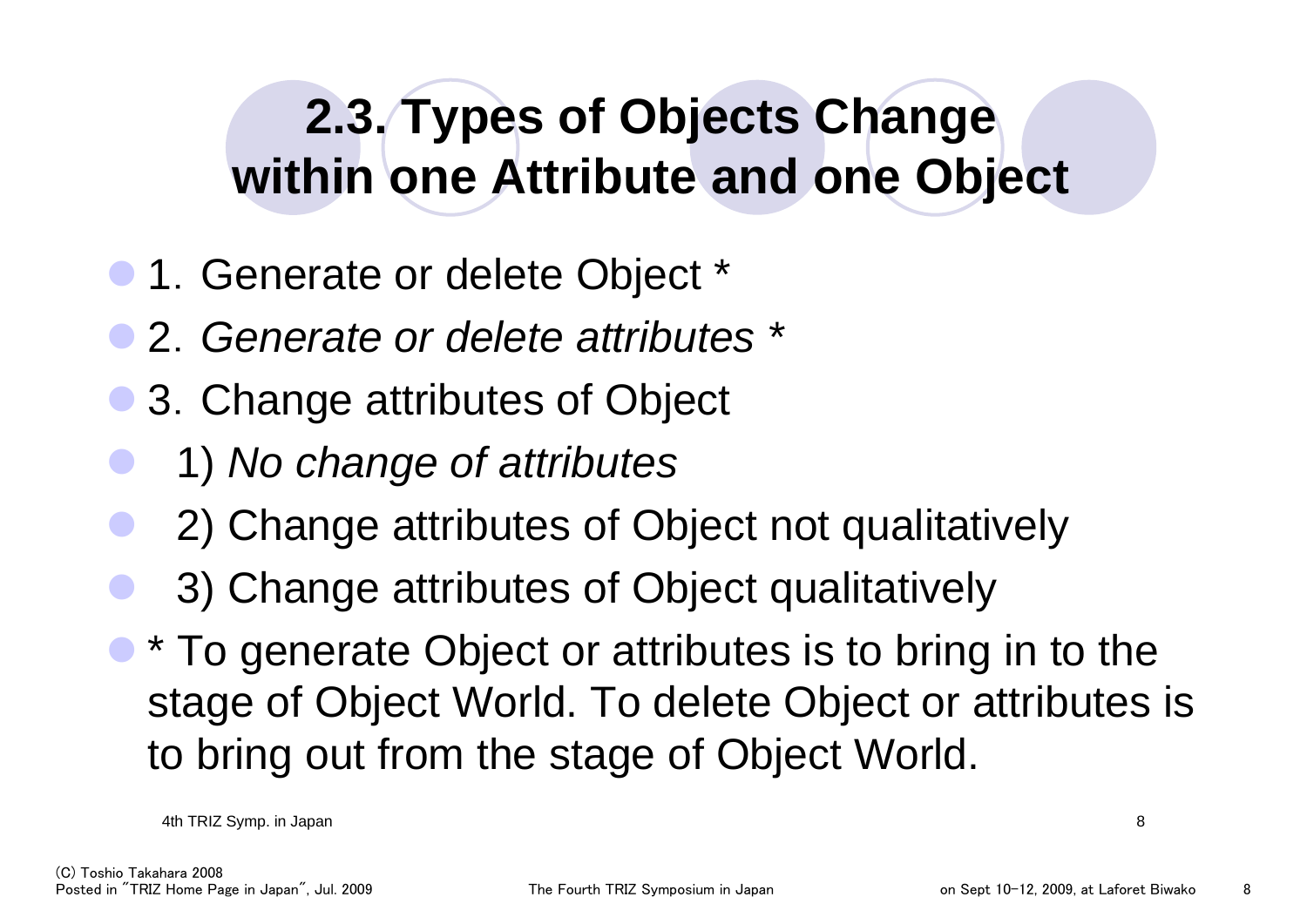#### **2.4. Types of Object Operation and Transformation 2.4.1. Types of Object Transformation 1: Principle D**

#### <sup>z</sup>**Object Transformation Principle D**

<sup>z</sup>*Change of inner structure consisting of elements and the relation between these can generate new Object, delete Object itself and change plural attributes of Object.* 

 $\bullet$  (an expansion of the law of the mutual transformation of quantitative and qualitative changes)

#### <sup>z</sup>*Basically Principle U,P change attributes 2*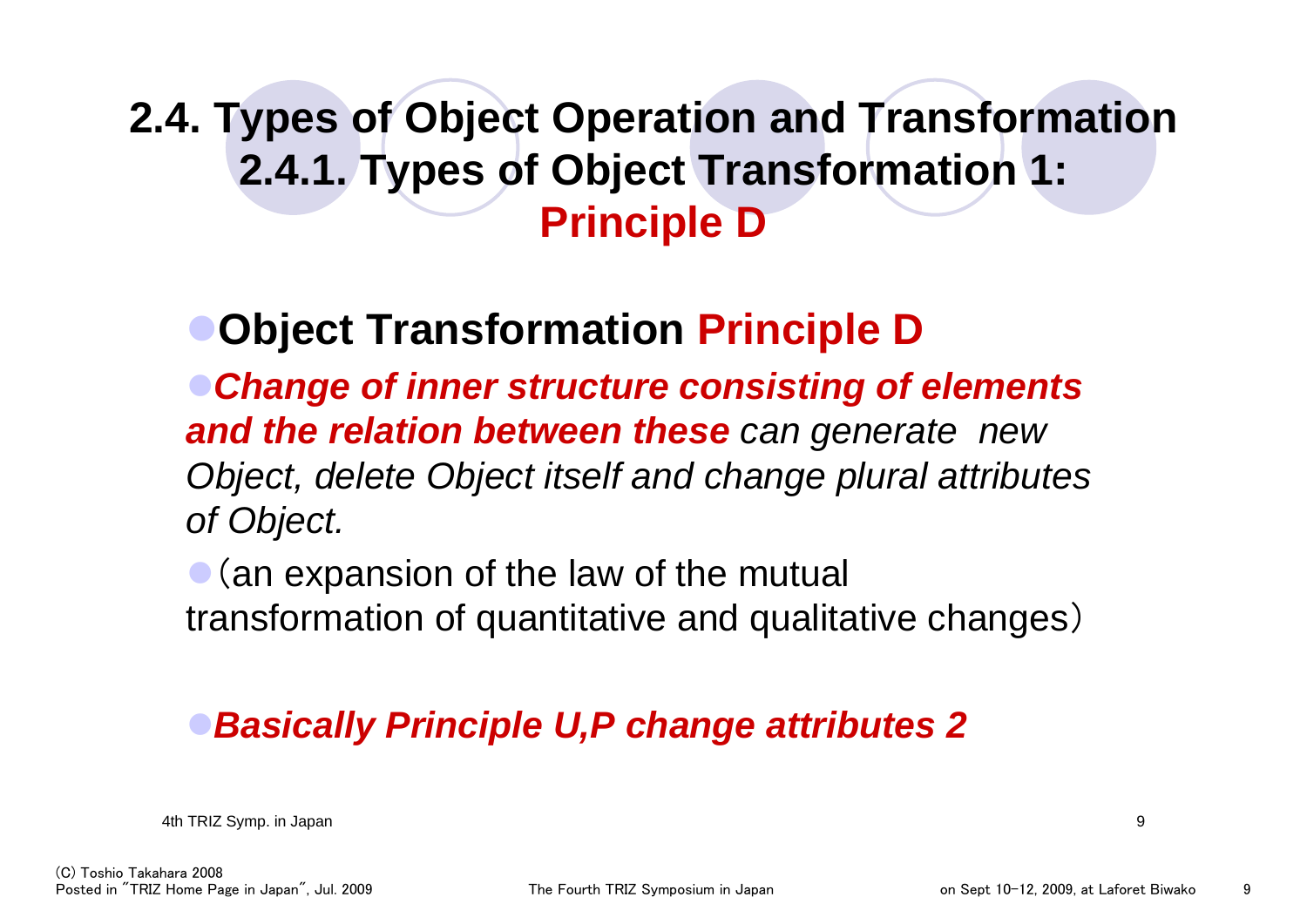

#### **Object Transformation Principle U**

Object 1and movement can change *attributes of*  Object 2 or Object 2 itself.



#### **Object Transformation Principle P**

Object 1 and Object 2 can change *attributes of*  movement or movement itself.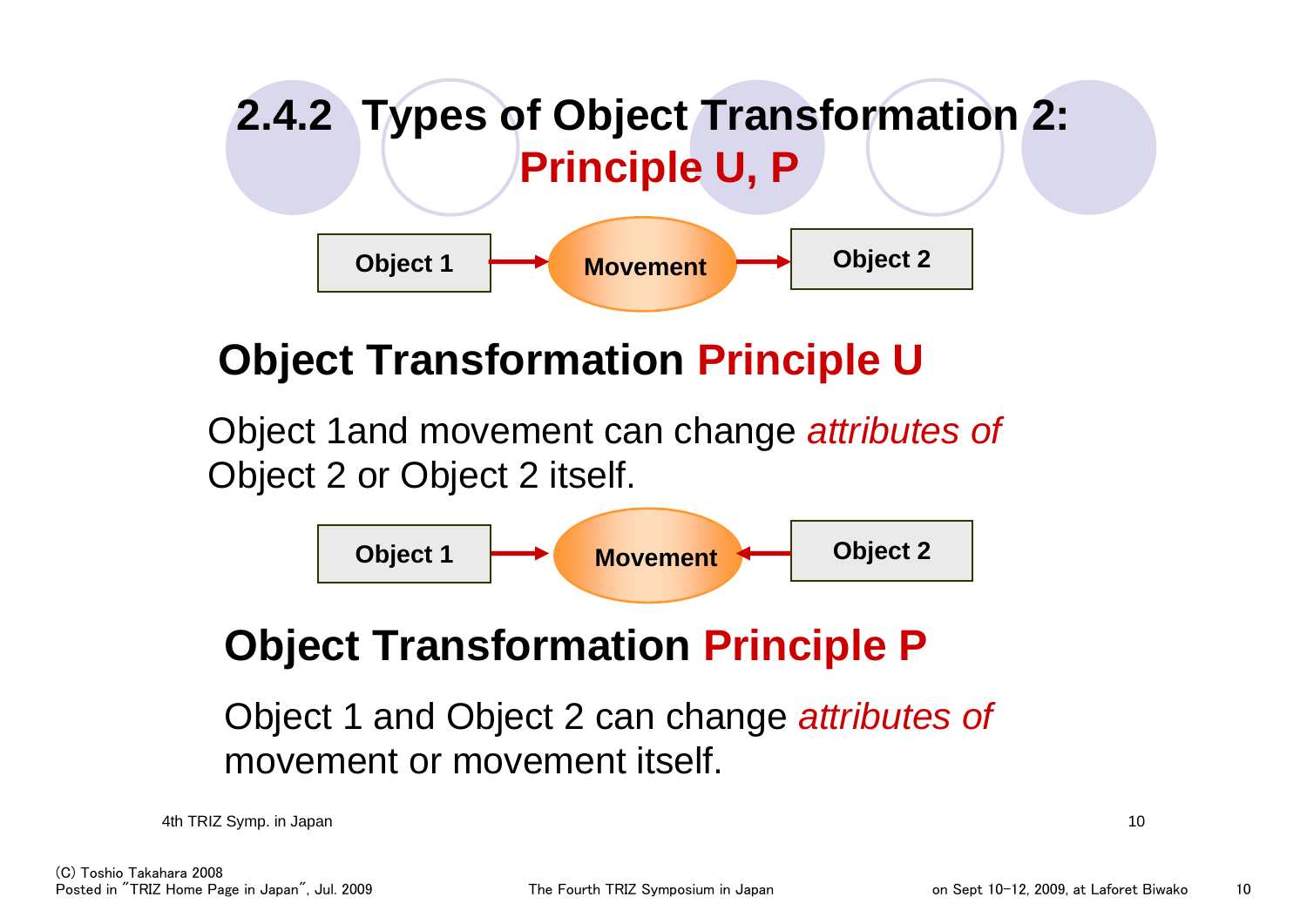## **2.4.3. Types of Object Operation: Operation A, R**

- $\bullet$  **Object Operation A**:We can operate *existing single Object or* Object in "Object 1- Process Object- Object 2 model".
- $\bullet$  **Object Operation R**: We can bring in, bring out or replace Object or its element of *existing single Object or* Object in "Object 1- Process Object- Object 2 model" freely regardless they are existing or not.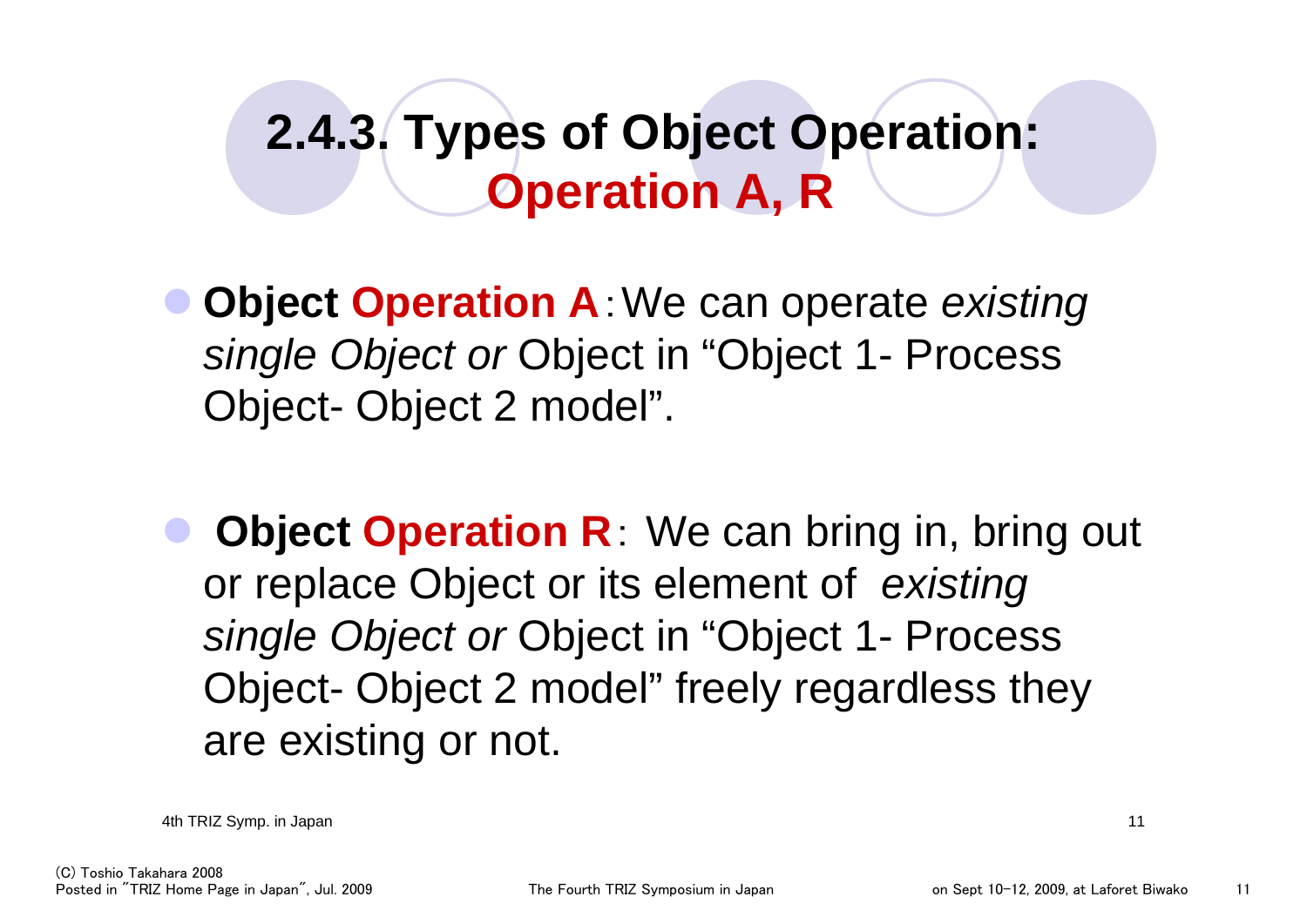#### **2.4.4. Relation between Types of Object Operation, Transformation and Objects Change within One Object**

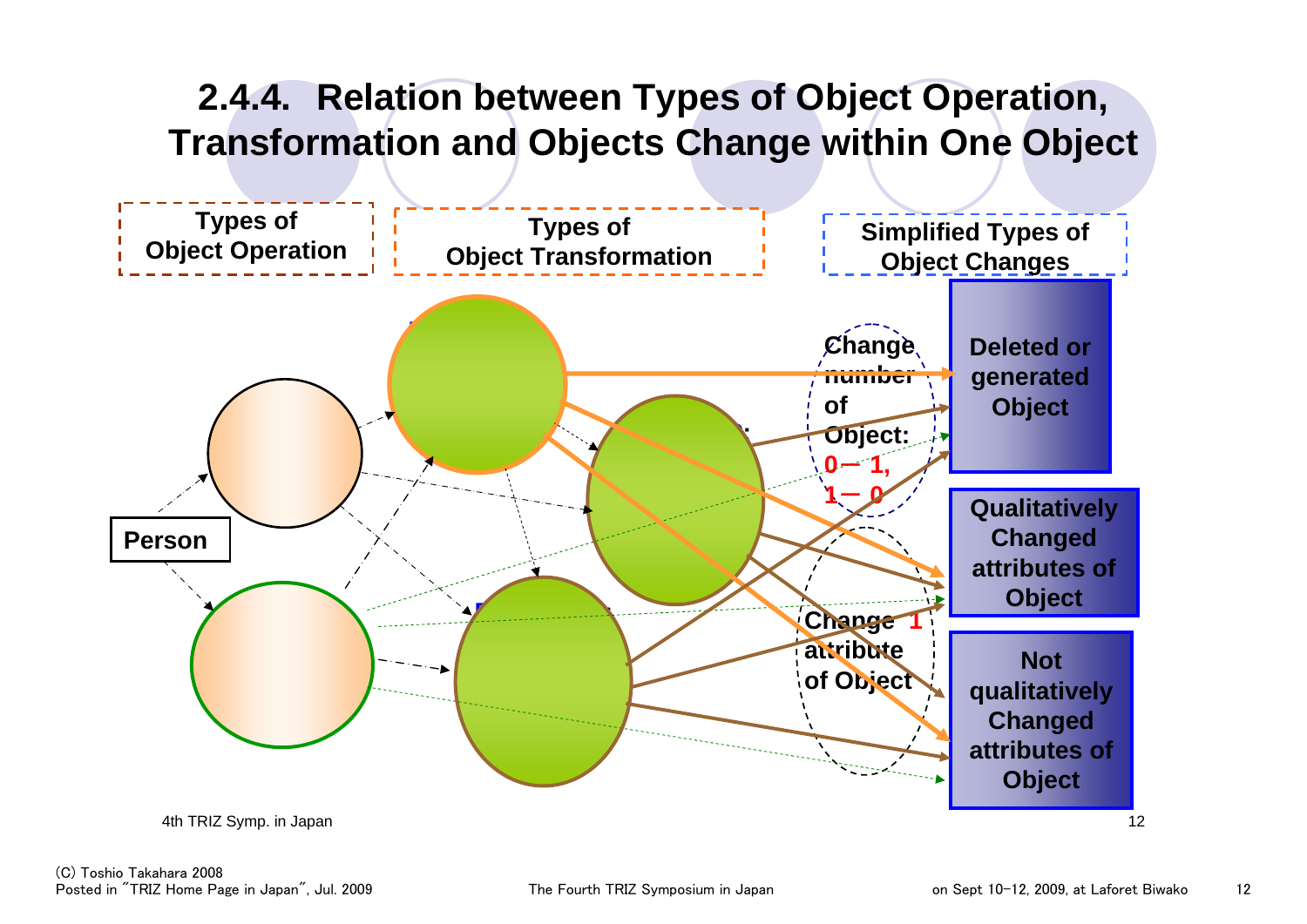#### **2.5.1. How to Express 1**: **by Example of Picture Frame**

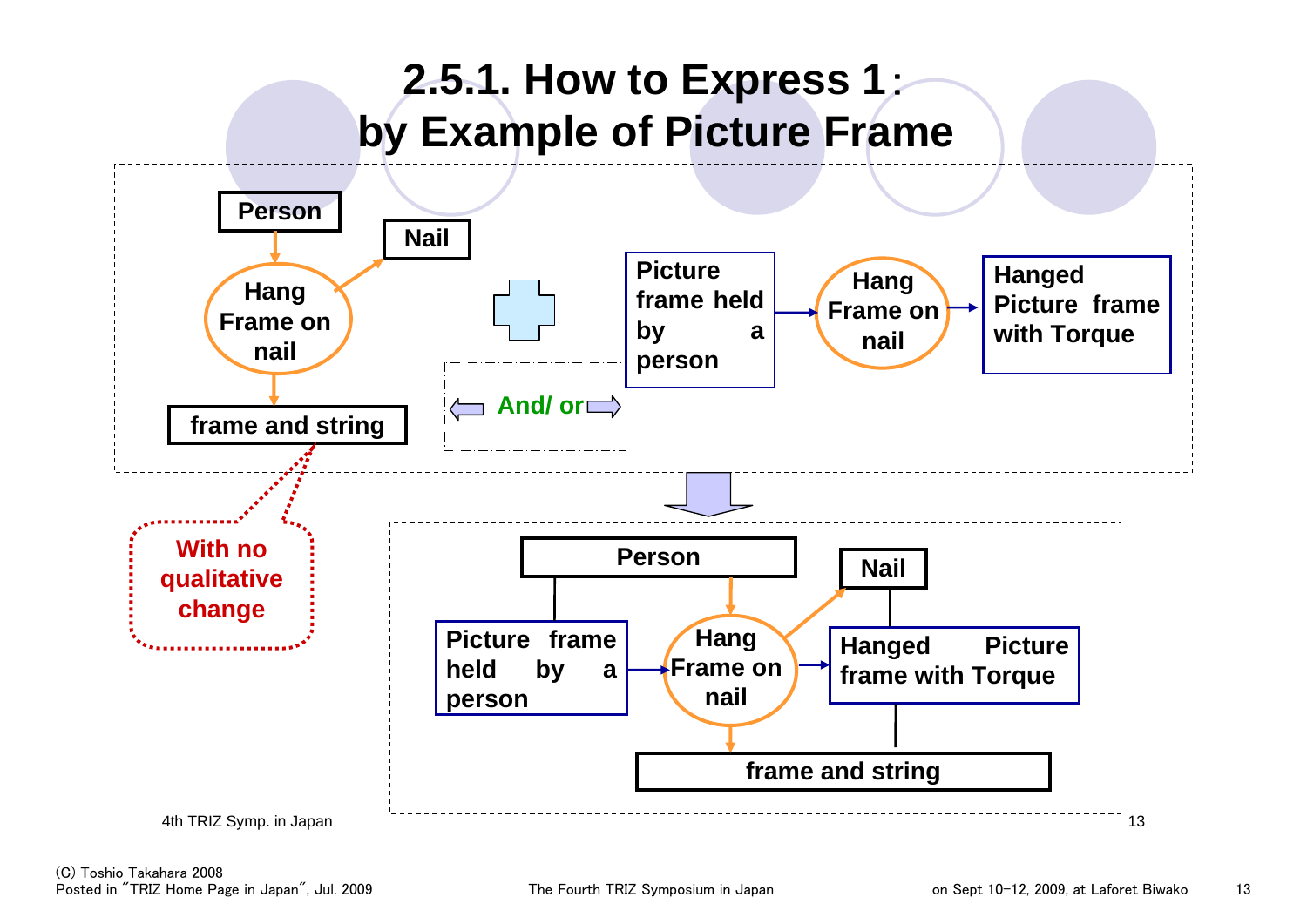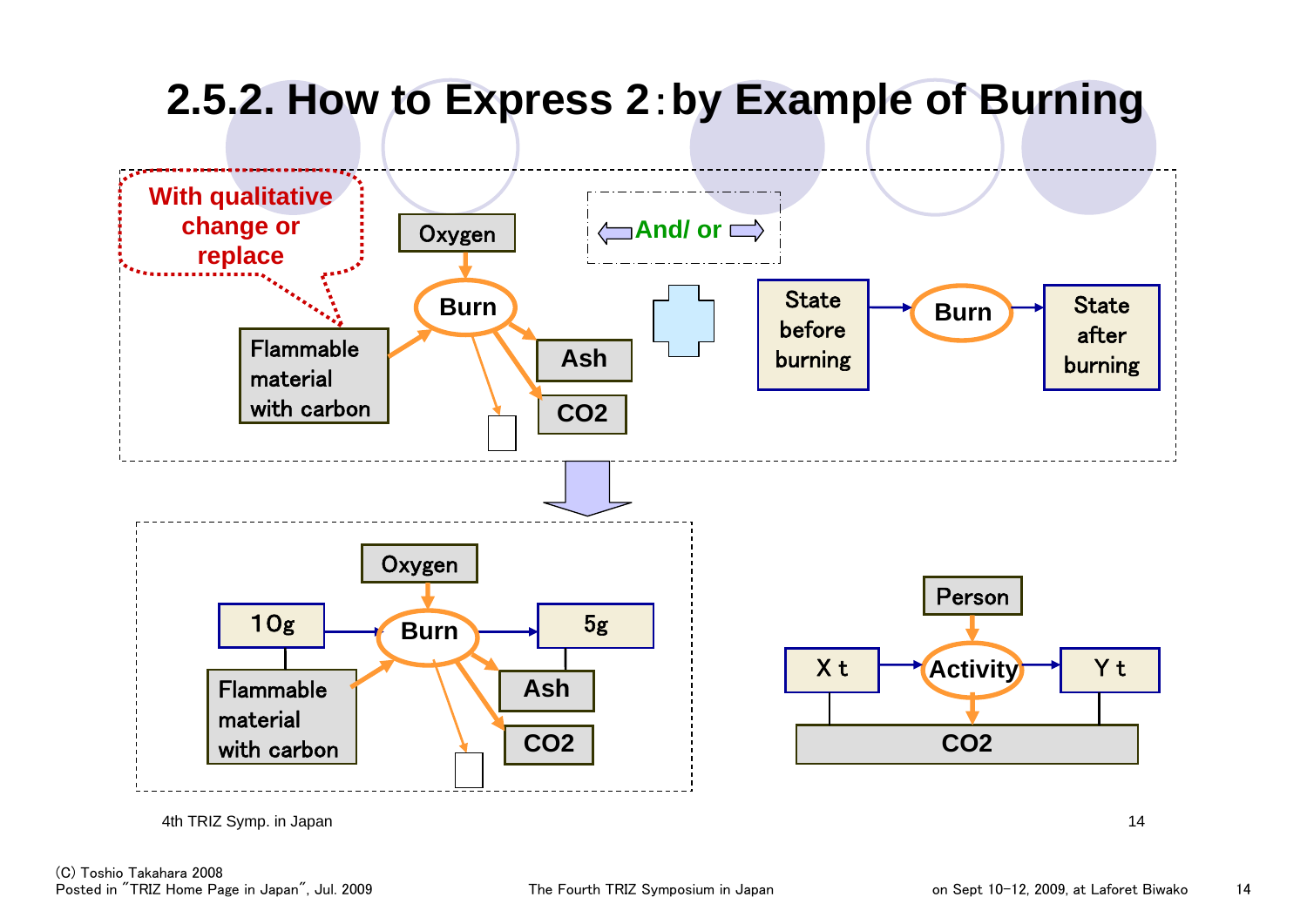### **2.5.3. How to Express Broken Window**



4th TRIZ Symp. in Japan 15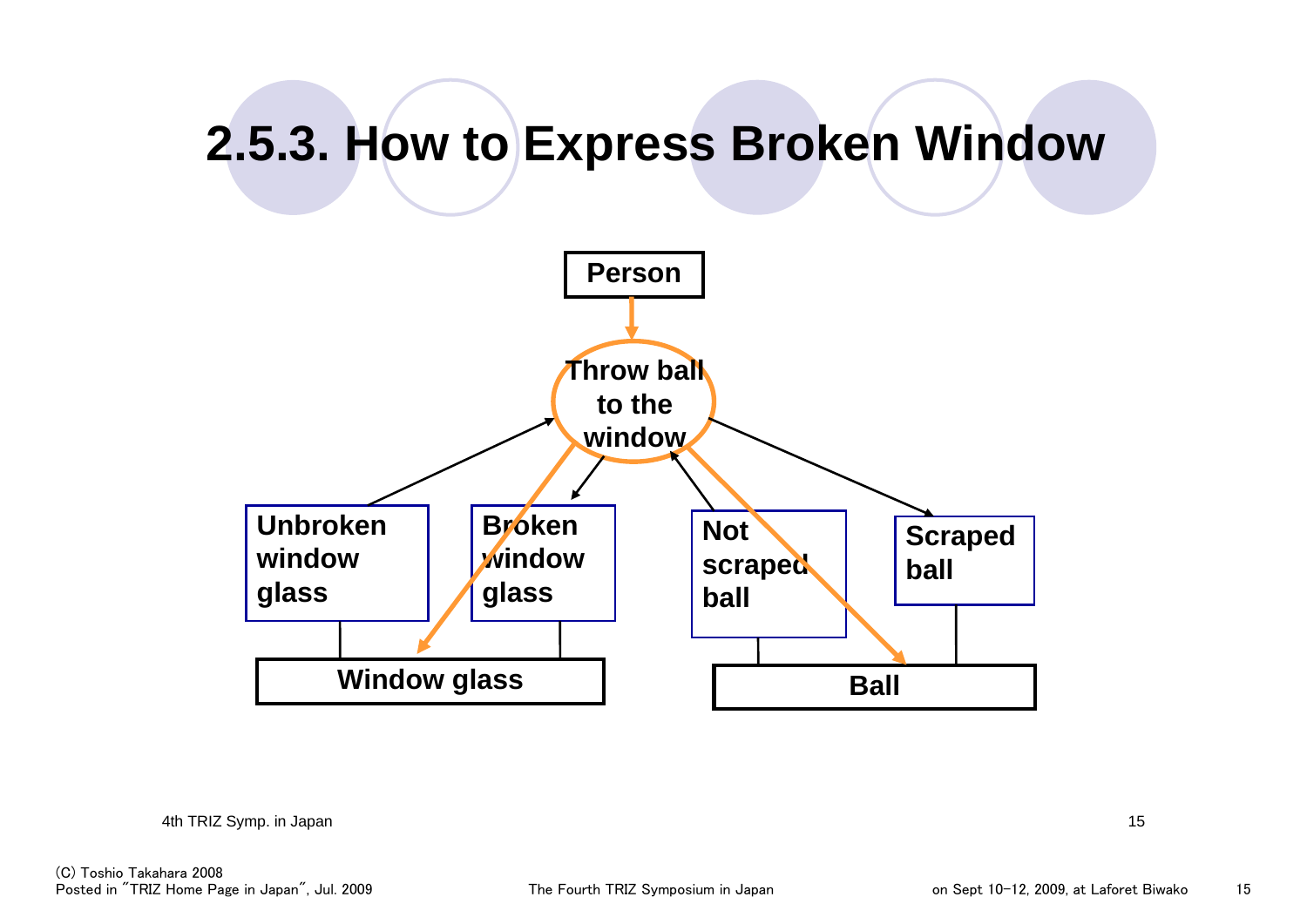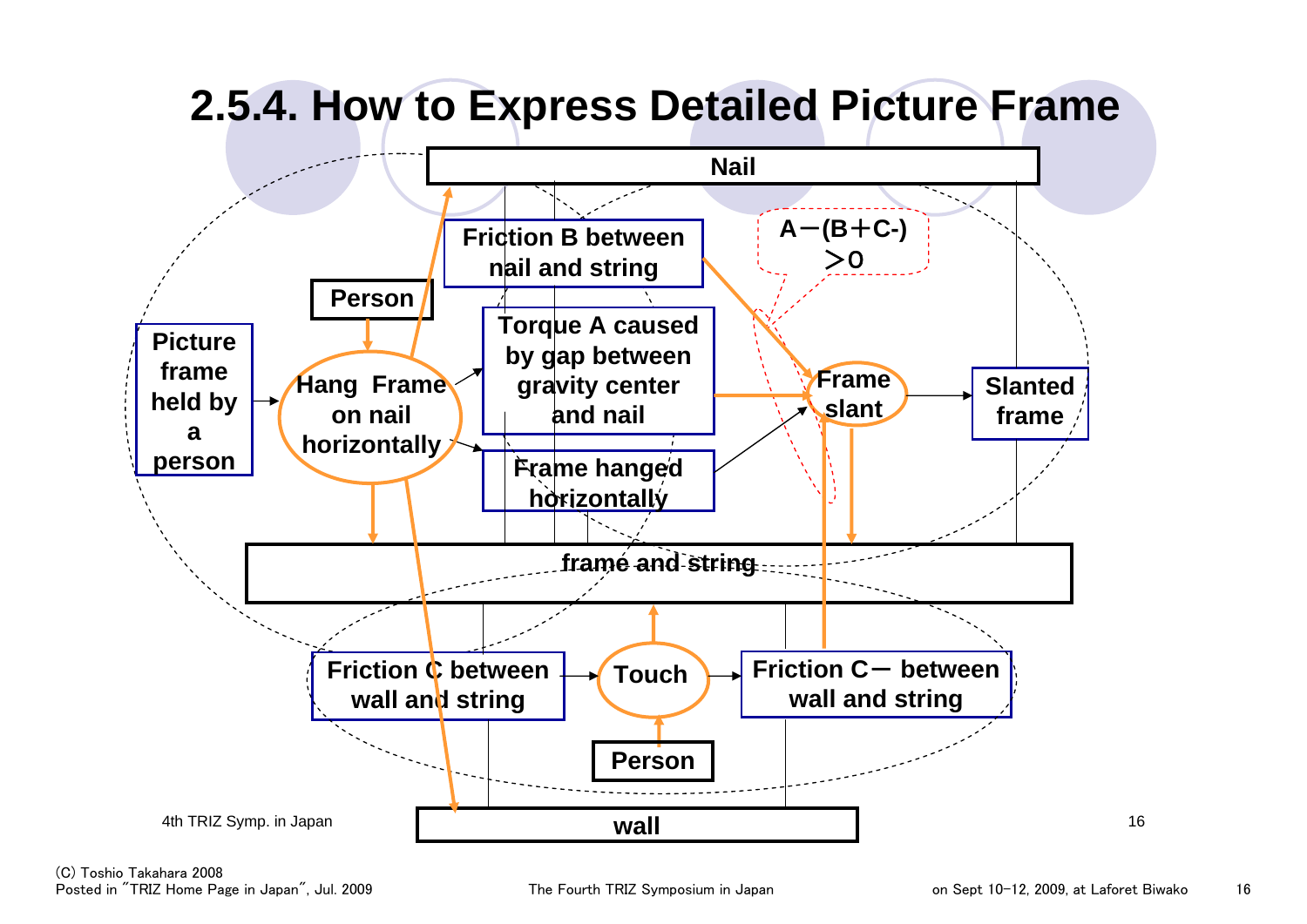### **3.1. Technology and Institution**

- **Technology: Things between Person and Nature**
- **Institution: Common Idea between Person and Community**
- $\bullet$ 1. Person and Thing take Common Idea
- $\bullet$ Institution of Exchange (e.g. language, money)
- $\bullet$ 2. Person takes Common Idea:
- $\bullet$  Common Subject (e.g. thought, philosophy, religion, moral)
- $\bullet$  System Institution (e.g. nation, corporation, family)
	- Social Institution (e.g. law, politics, economics)

4th TRIZ Symp. in Japan 17

 $\bullet$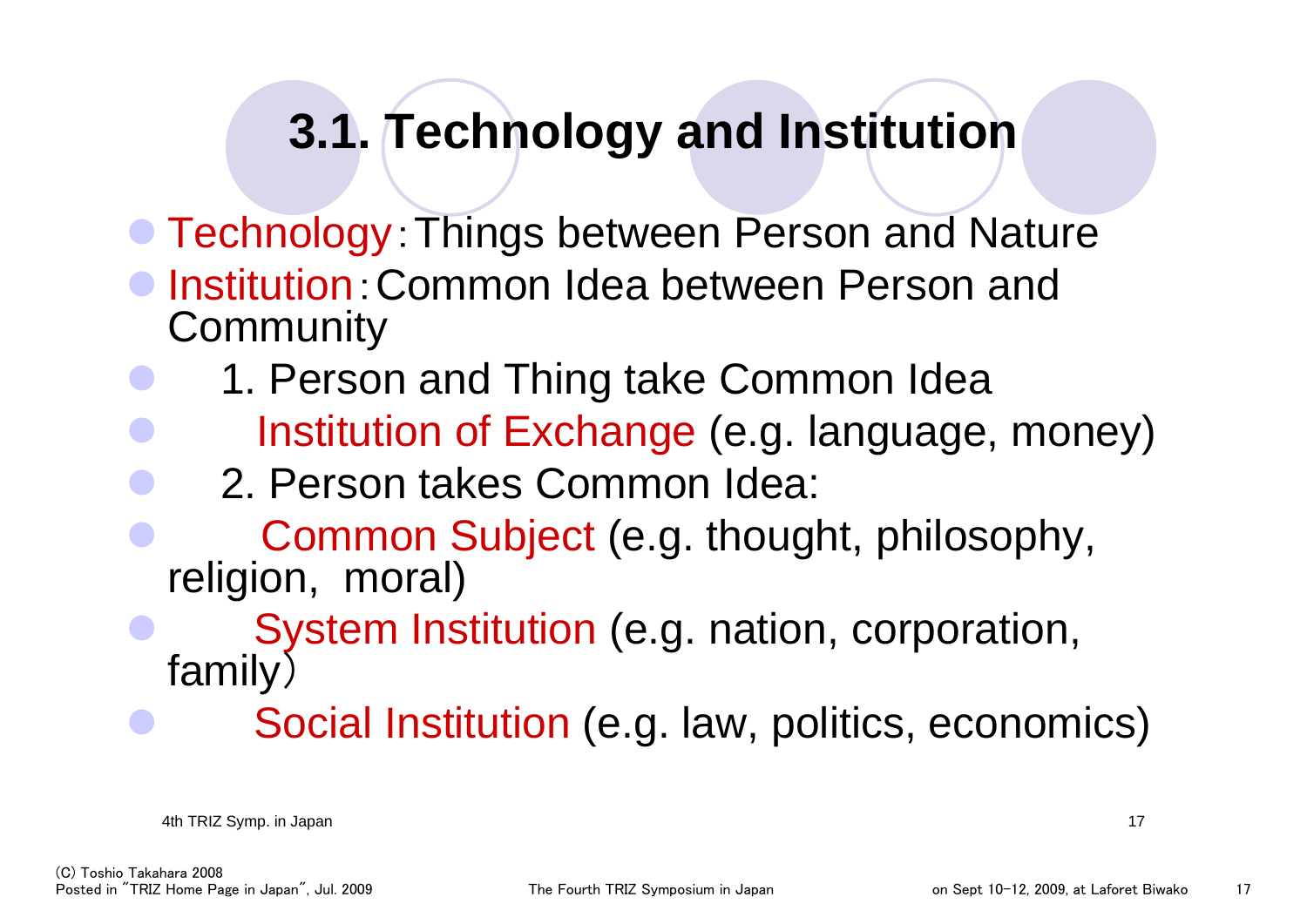### **3.2**.**Example of Institution: Birth of Commodity and Money**

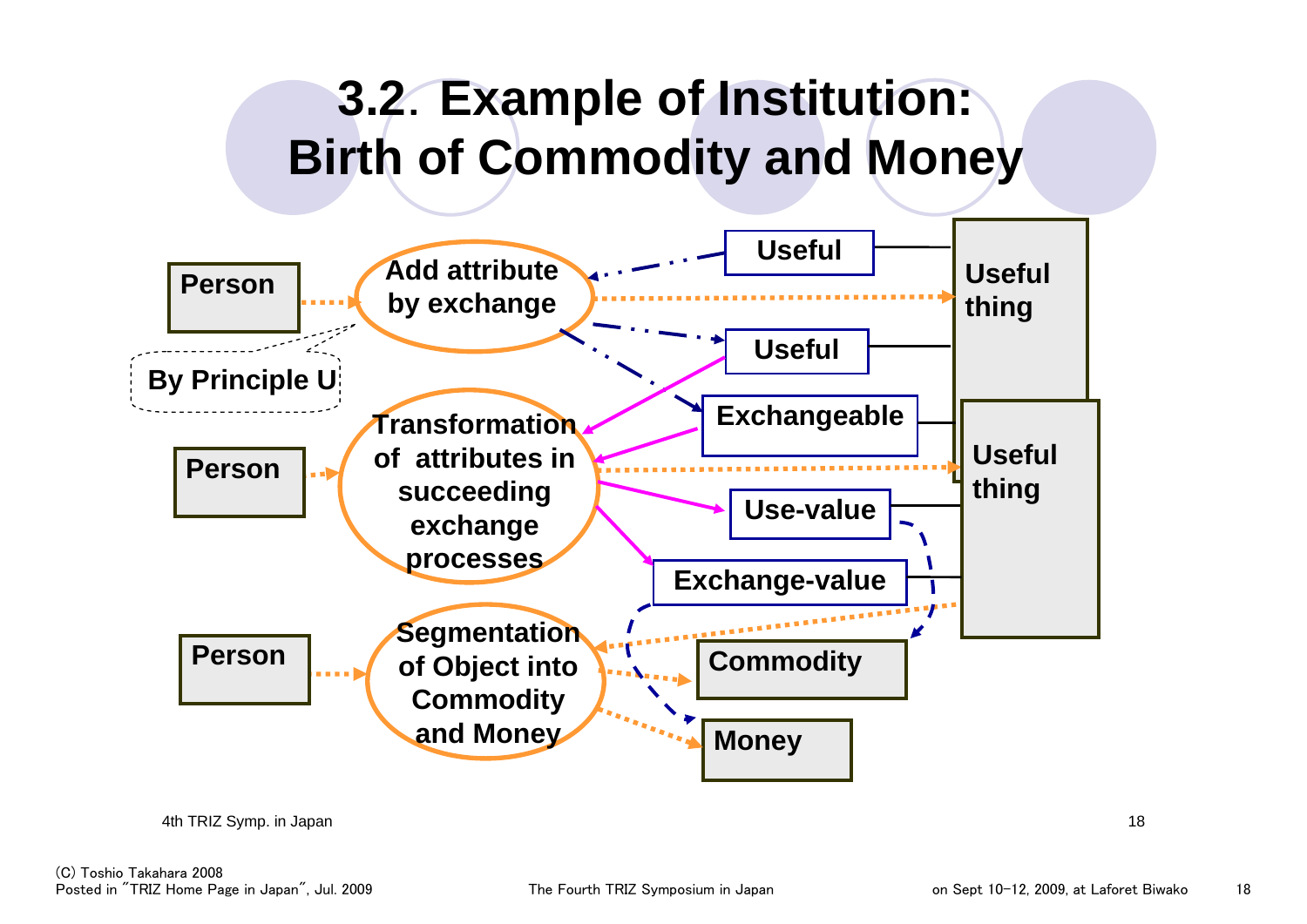#### **3.3. Change and Contradiction**

- **Change is an assemblage of**
- $\bullet$ intentional change (Resolving Differences)
- $\bullet$ unintentional change
- $\bullet$ autonomous change without human activity
- Technology was conformed mainly to the law of movement of matter without purpose
- **Institution was conformed to the law of** movement of community to realize purposes grasped at granularity as autonomous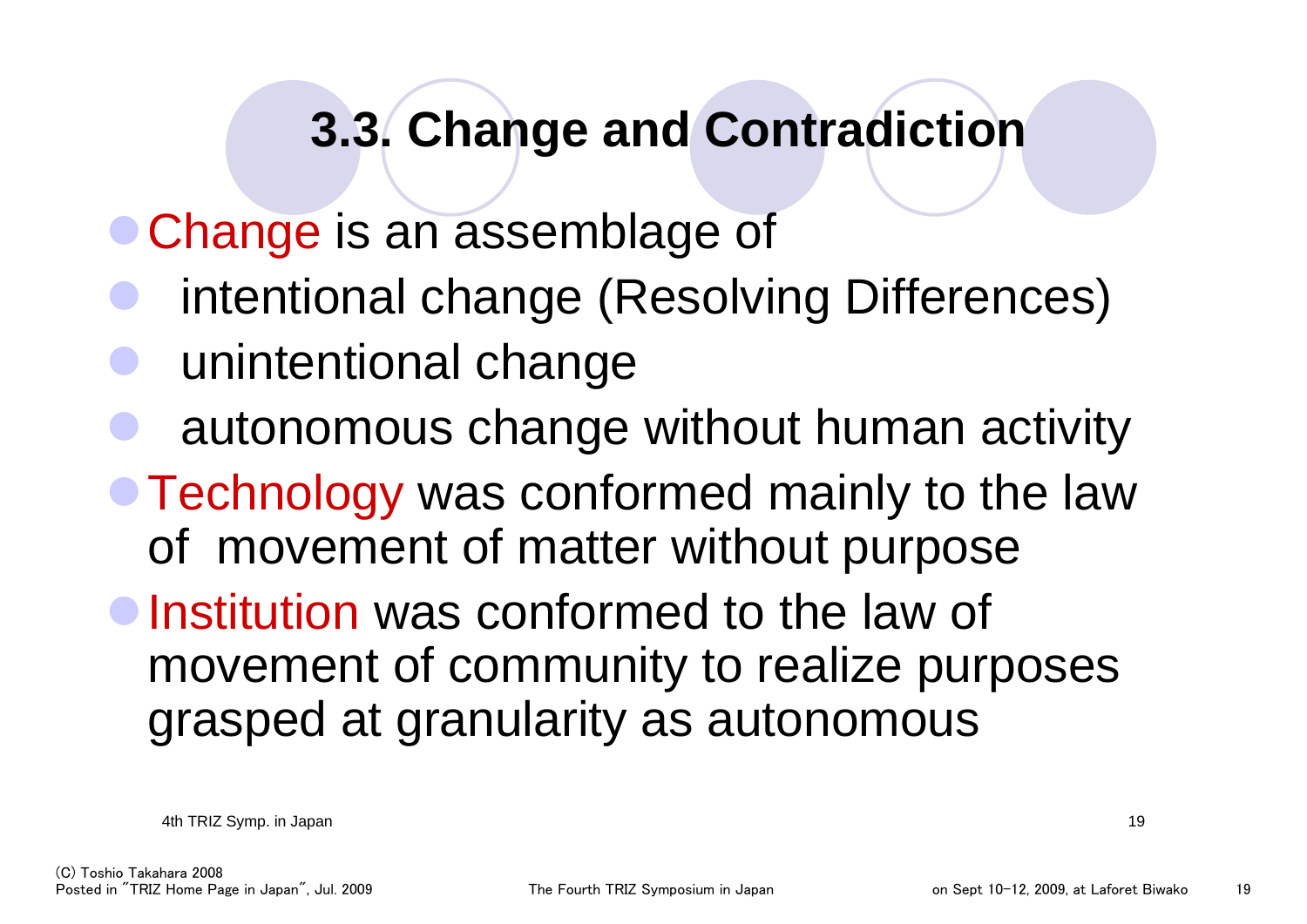## **3.4. Technology and Institution**

#### **• Technology**

**• 1. Movement of technology itself has no purposes. 2.** In technological area change is achieved by Resolving Differences using cause- effect relation. We can make use of knowledge of contradiction.

#### $\bullet$  **Institution**

- **1. Movement of institution is to realize purposes. 2.** In institutional area change is also achieved by Resolving Differences using cause- effect relation as an element of whole movement. We can make use of knowledge of contradiction.
- $\bullet$  3. In addition to this, in institutional area we must continue to ask for what is common subject to be and continue to verify the result of action.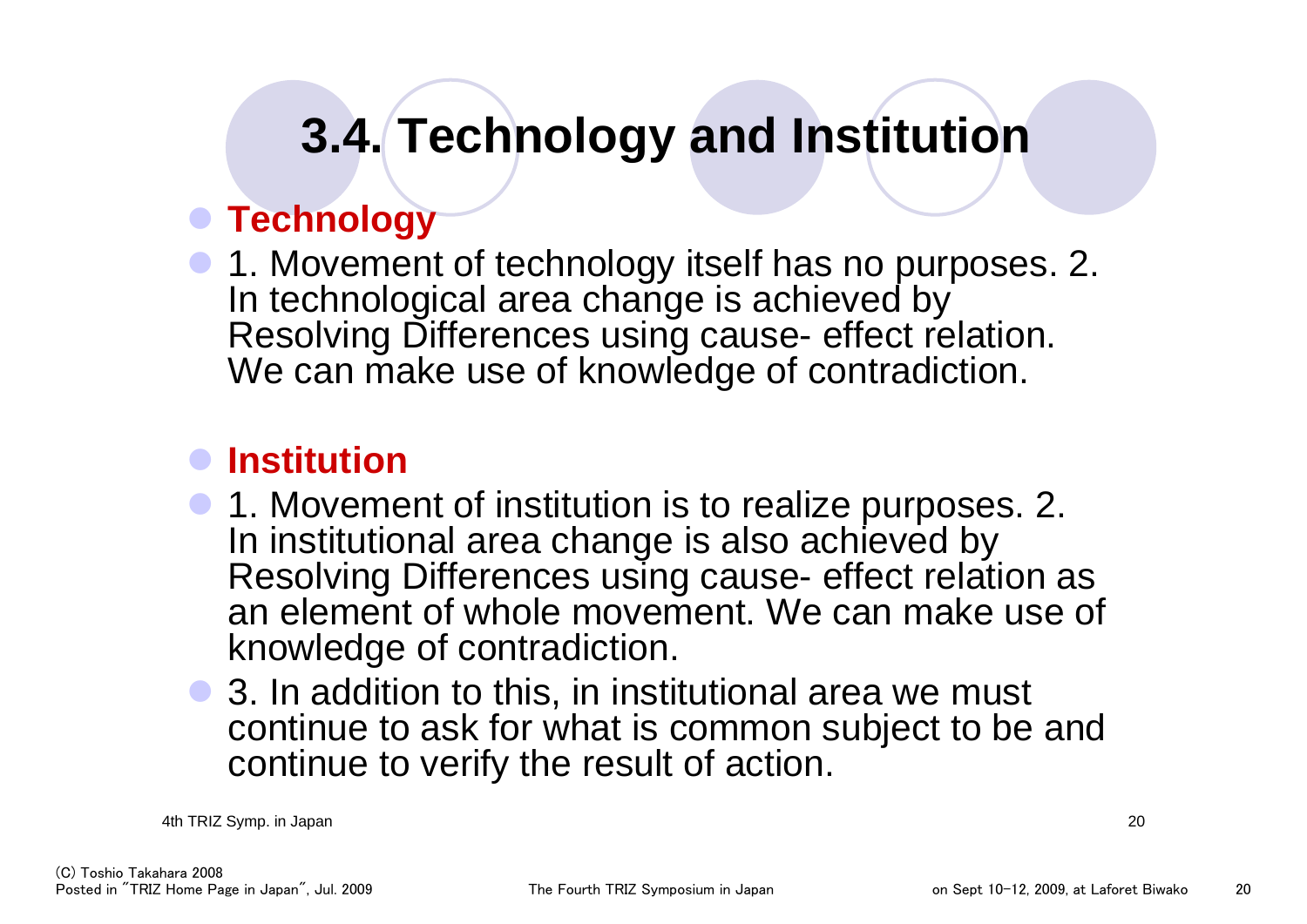## **4. Types of Objects Change and TRIZ 4.1.1 Preparation: Two Viewpoint**

#### • Hierarchy of change

- $\bullet$ A1. Change of number of Objects
- $\bullet$ A2. Change of number of attributes
- $\bullet$ A3. Change of attributes
- How to change
- $\bullet$ B1. By Basic Principles
- $\bullet$ B2. Resolving Contradiction
- $\bullet$ B3. Simple Change of Attributes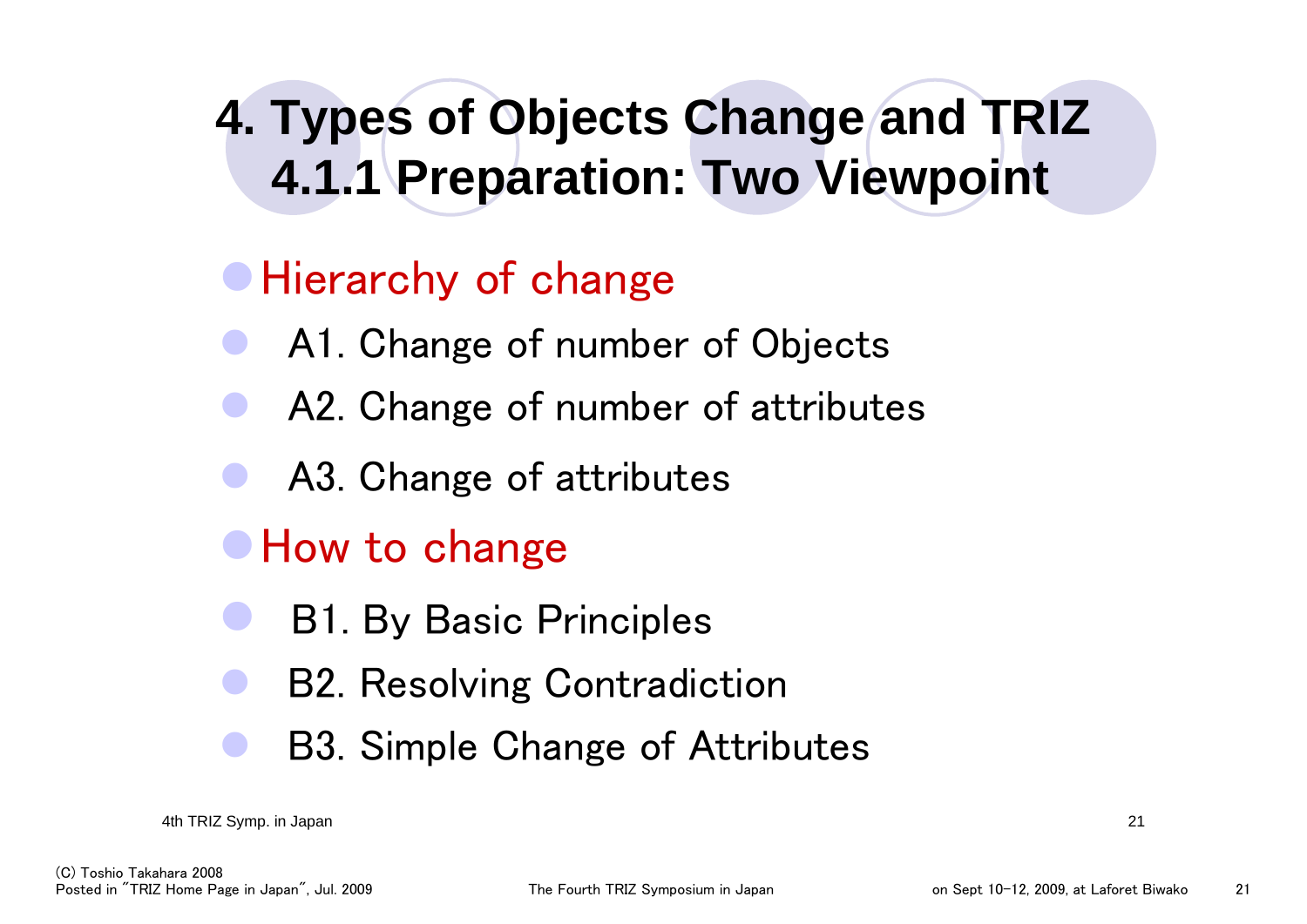# **4.1.2 Types of Objects Change and TRIZ**

**Preparation : Types of Resolving Contradiction**

- z **Opposites: 2 values in 1 attributes, 2 attributes in 1 Object, 2 attributes in each Object**
- z **A. "Allow contradiction to go on" type** ("Develop a form in which opposites can exist side by side" )
- Type 1: Mutually exclusive conditions of two values in one attribute lead to movement or change
	- type X: (no change of two values of two attributes )
- z **B. "Improvement of attributes" type**
- type 2: Meet two values of requirements of two attributes simultaneously
- type 3: Transformation of two attributes to the other attributes

#### $\bullet$ **C. Type of Segmentation of Object**

 $\bullet$   $\mathcal{A}_{\text{th}}$  type  $\mathcal{A}_{\text{in}}$ . Segmentation of Object  $\bullet$ 

 $\bullet$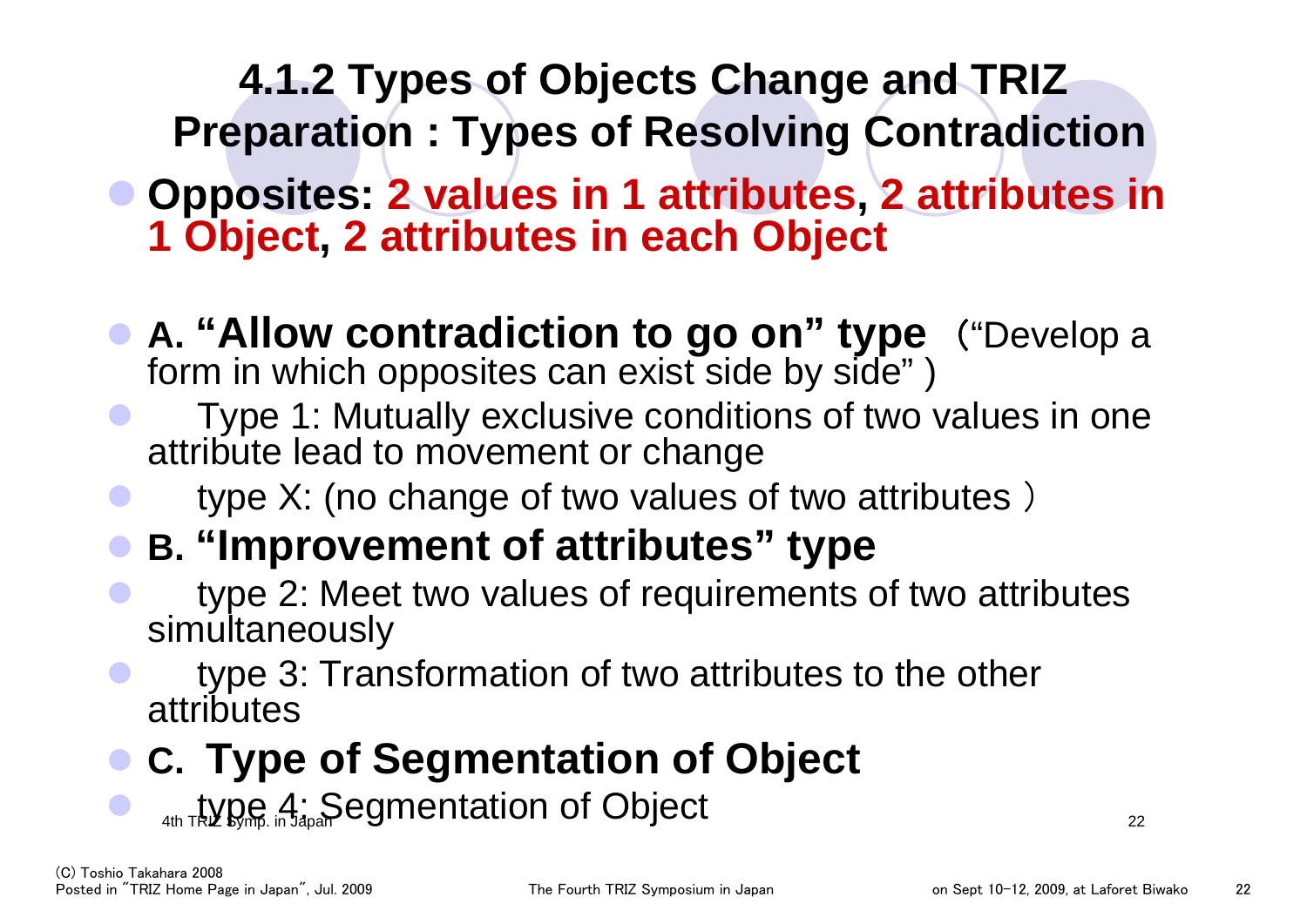#### **4.1.3 Types of Objects Change and TRIZ Preparation : Types of Resolving Contradiction**

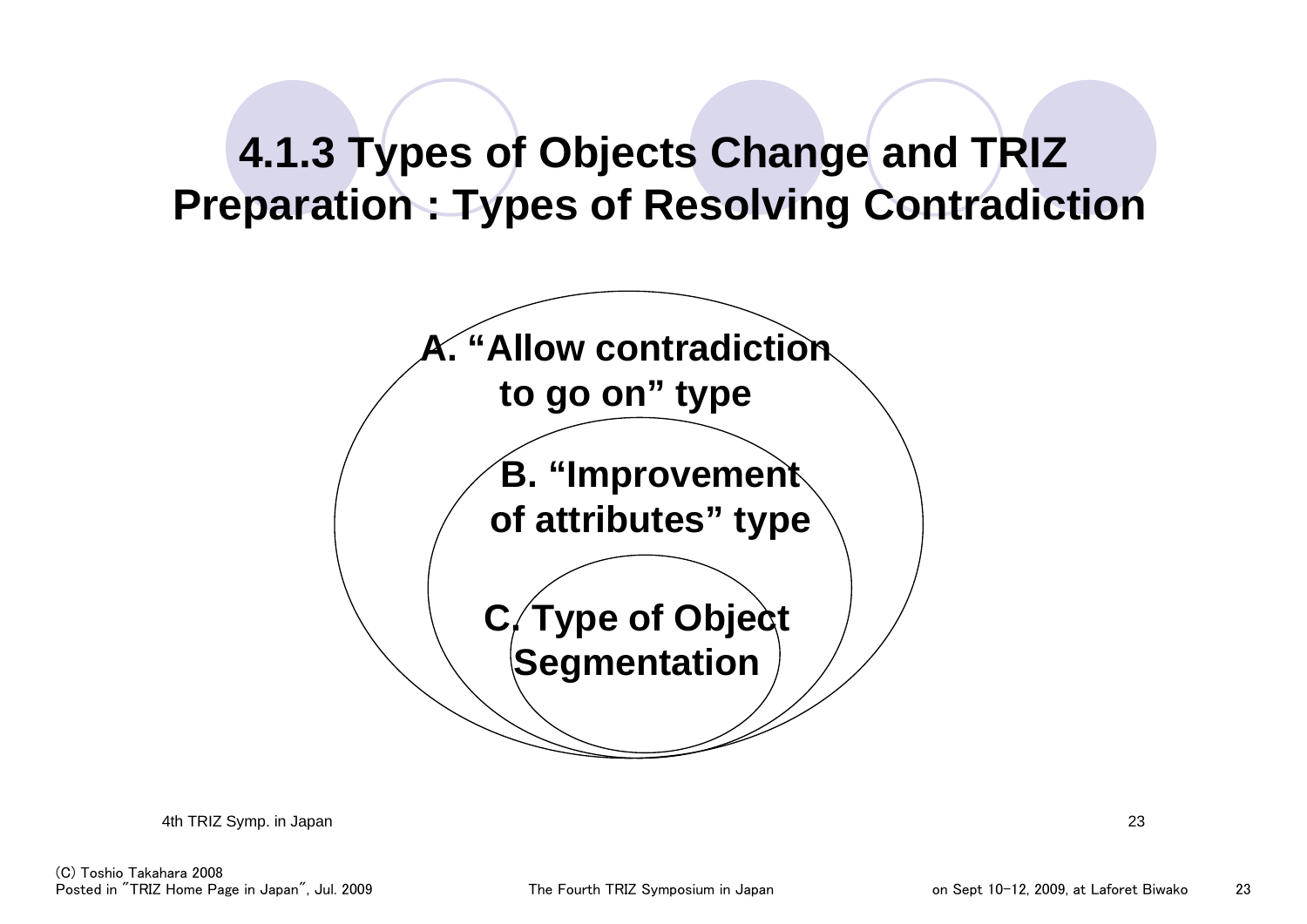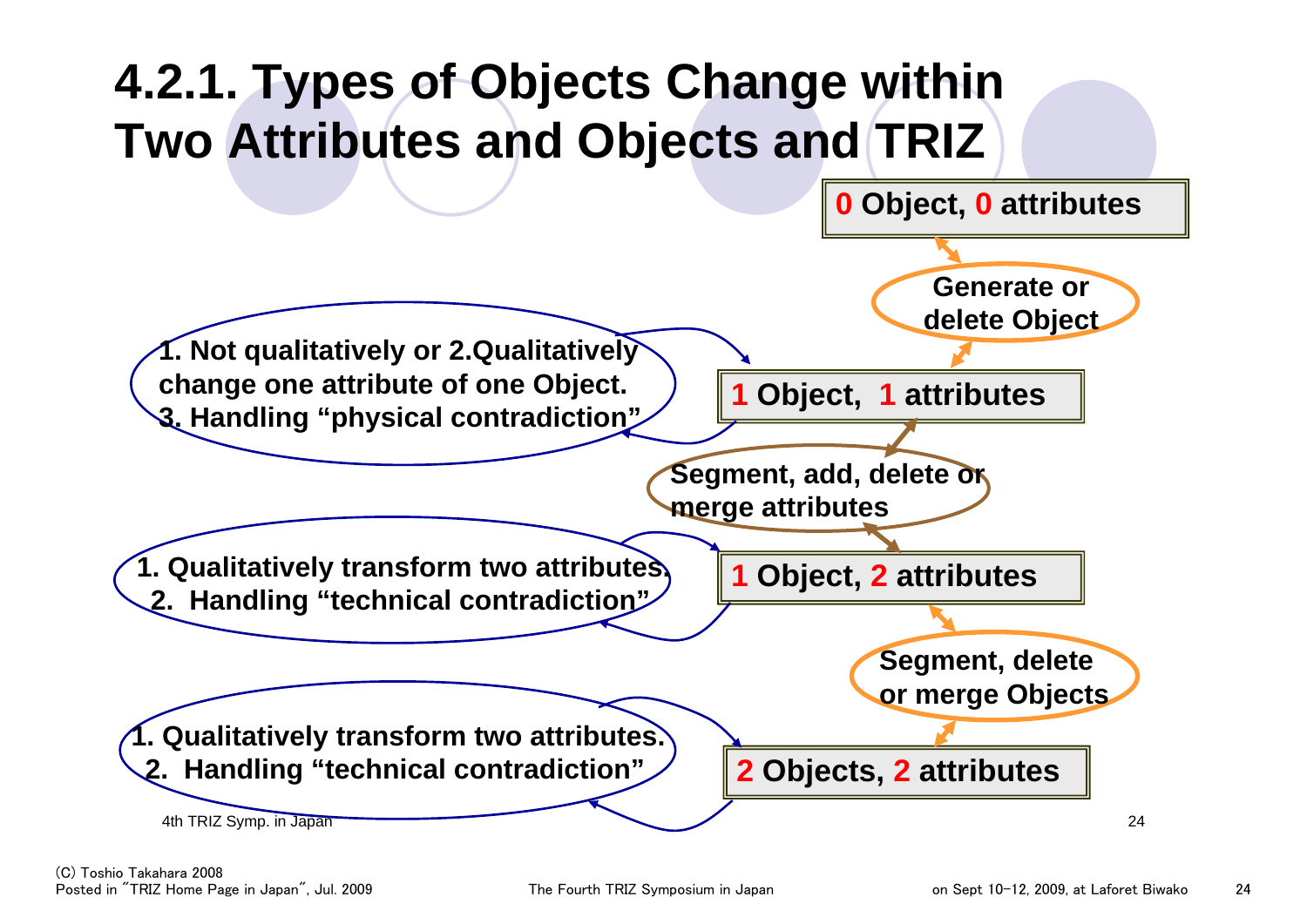#### 4th TRIZ Symp. in Japan 25 **PO COLOURS ONCE ON A CONCRETE CONTROL 4.2.2. Types of Objects Change within Two Attributes and Objects and TRIZ 1 322) Two merge into one Principle 5. Merging 32) Two attributes to one attribute Principle 34. Discarding 321) Delete one of the two 312) Segmentation of attribute Principle 1. Segmentation 31) One attribute to two attributes Principle 6. Universality 311) Add attribute 3) Change number of attributes 1/ 2, 2/ 1(Transformation of attribute to be studied) 232) Transformation of attribute to the other attributes23) Qualitative change of attributes Principle 34. Discarding 231) Delete attributes 22) Not qualitative change of attributes | Many Principles in TRIZ 212) Two values can be separated Separation of P.C: Type X "Physical Contradiction" in TRIZ: Type 1 21) No change of attribute 211) Mutually exclusive conditions of two values in one attribute lead to movement2) Handling one attribute** *\*: two values in case of 22), 23): to be studied***12) Delete Object Principle 34. Discarding** 1) Change 11 | 11 | Generate Object **Principle 24. Intermediary number of Object 0/ 1, 1/ 0 Types of Objects Changes Means to realize in TRIZ**

(C) Toshio Takahara 2008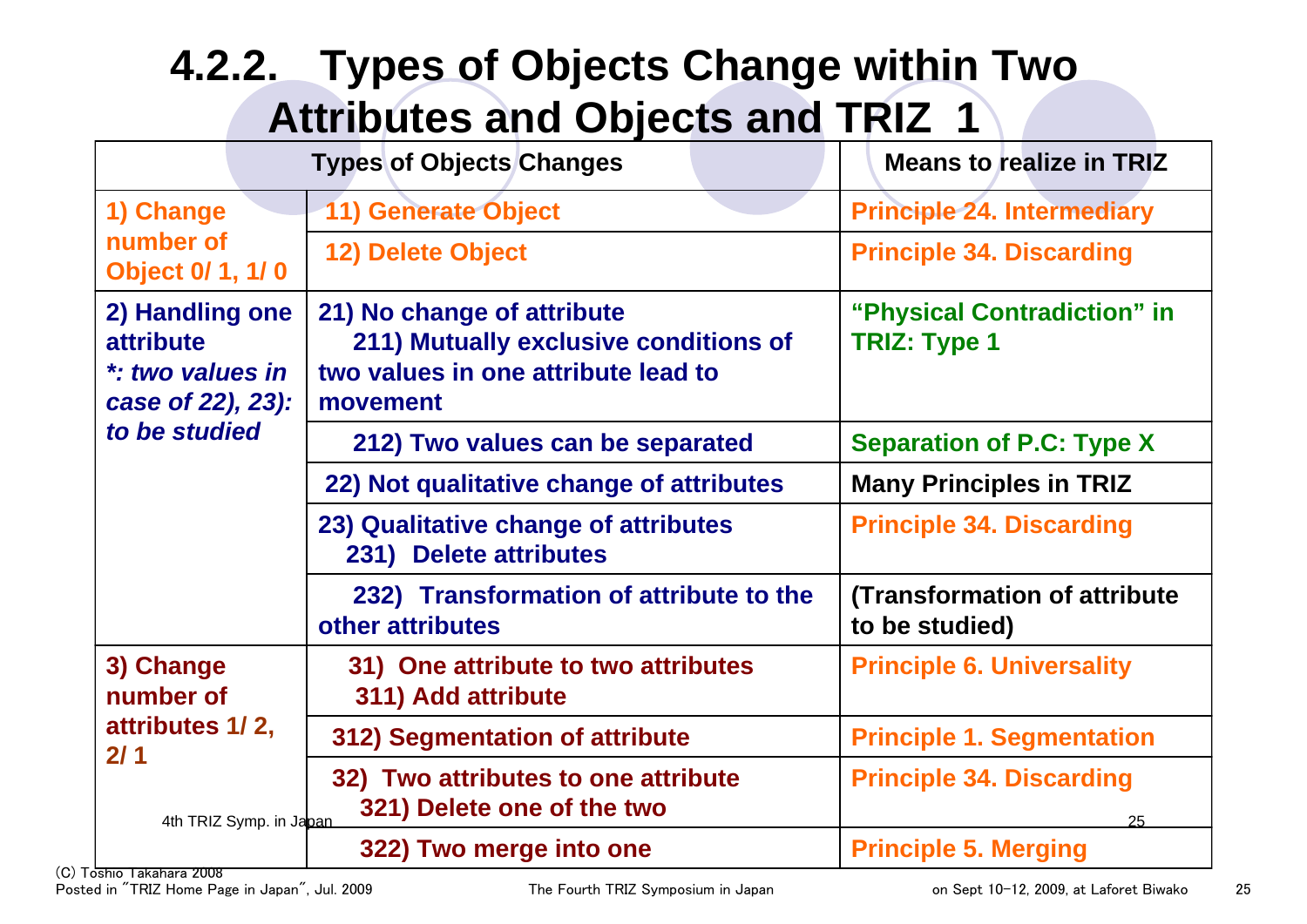#### **4.2.3. Types of Objects Change within Two Attributes and Objects and TRIZ 2**

| 4) Handling two<br><b>attributes</b>         | 41) No change of attributes                                                                                    |                                                              |
|----------------------------------------------|----------------------------------------------------------------------------------------------------------------|--------------------------------------------------------------|
|                                              | 42) Not qualitative change of<br><b>attributes</b><br><b>Meet two values of requirements</b><br>simultaneously | "Technical<br><b>Contradiction</b> " in<br><b>TRIZ</b>       |
|                                              | 43) Qualitative change of attributes<br><b>Transformation of attribute to the</b><br>other attributes          | <b>(Transformation of two</b><br>attribute to be<br>studied) |
| 5) Change<br>number of<br>Object 1/2,<br>2/1 | 51) Segmentation of Objects                                                                                    | <b>Principle 1.</b><br><b>Segmentation</b>                   |
|                                              | 52) Two Objects to one Object<br>521) One of the two extinguishes                                              | <b>Principle 34.</b><br><b>Discarding</b>                    |
|                                              | 522) Two merge into one<br><b>Dissolve contradiction by merging</b><br>opponents                               | <b>Principle 5. Merging</b>                                  |
| 6) Handling two<br><b>attributes</b>         | Same as 4)                                                                                                     |                                                              |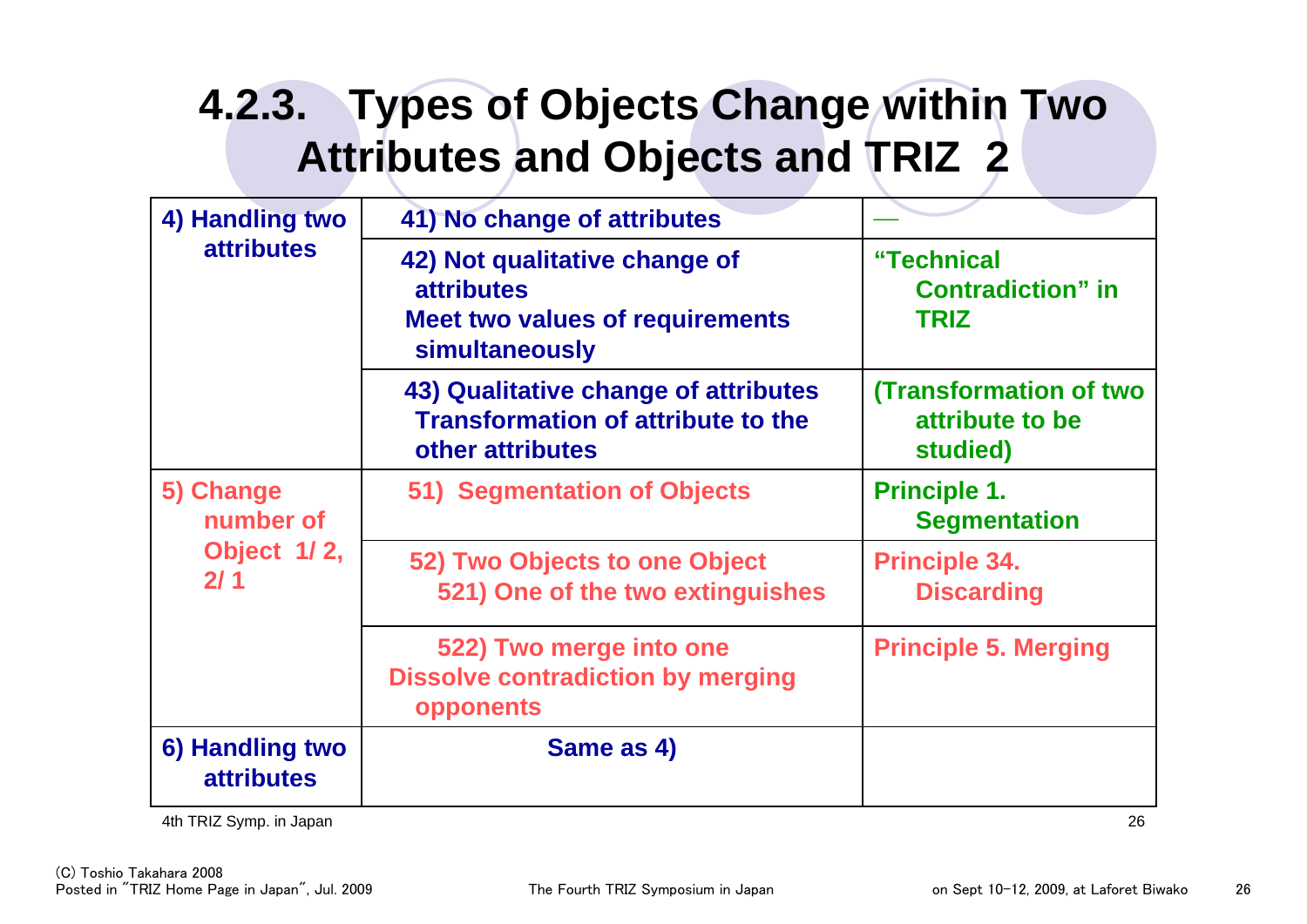## **5.1. Rearrange Existing 40 Principles 1**

**numbers of Principles the number of Principle**

**31, 32, 37 are not included**

- **Structure Principles Super Groups**
- $\bullet$ **<sup>a</sup>**) **Basic Principles Group <sup>5</sup>**:1,5,6, 24, 34
- $\bullet$  **<sup>b</sup>**) **Dynamic Principles Group <sup>18</sup>**:(3, 4, 6, 9, 10, 11, 13, 14, 15, 16, 17, 18, 19, 20, 21, 23, 35, 40)
- z **<sup>c</sup>**) **Structure Principles Group <sup>7</sup>**:(1, 2, 5, 7, 13, 24, 40)
- $\bullet$ **<sup>d</sup>**) **Replace Principles Groups <sup>9</sup>**:
- $\bullet$ **Replace Element Principles Group** (26, 27, 28)
- $\bullet$ **Replace Environment Principles Group** (29, 38, 39)
- $\bullet$  **Replace by Attributes Change Principles Group** (14, 30, 40)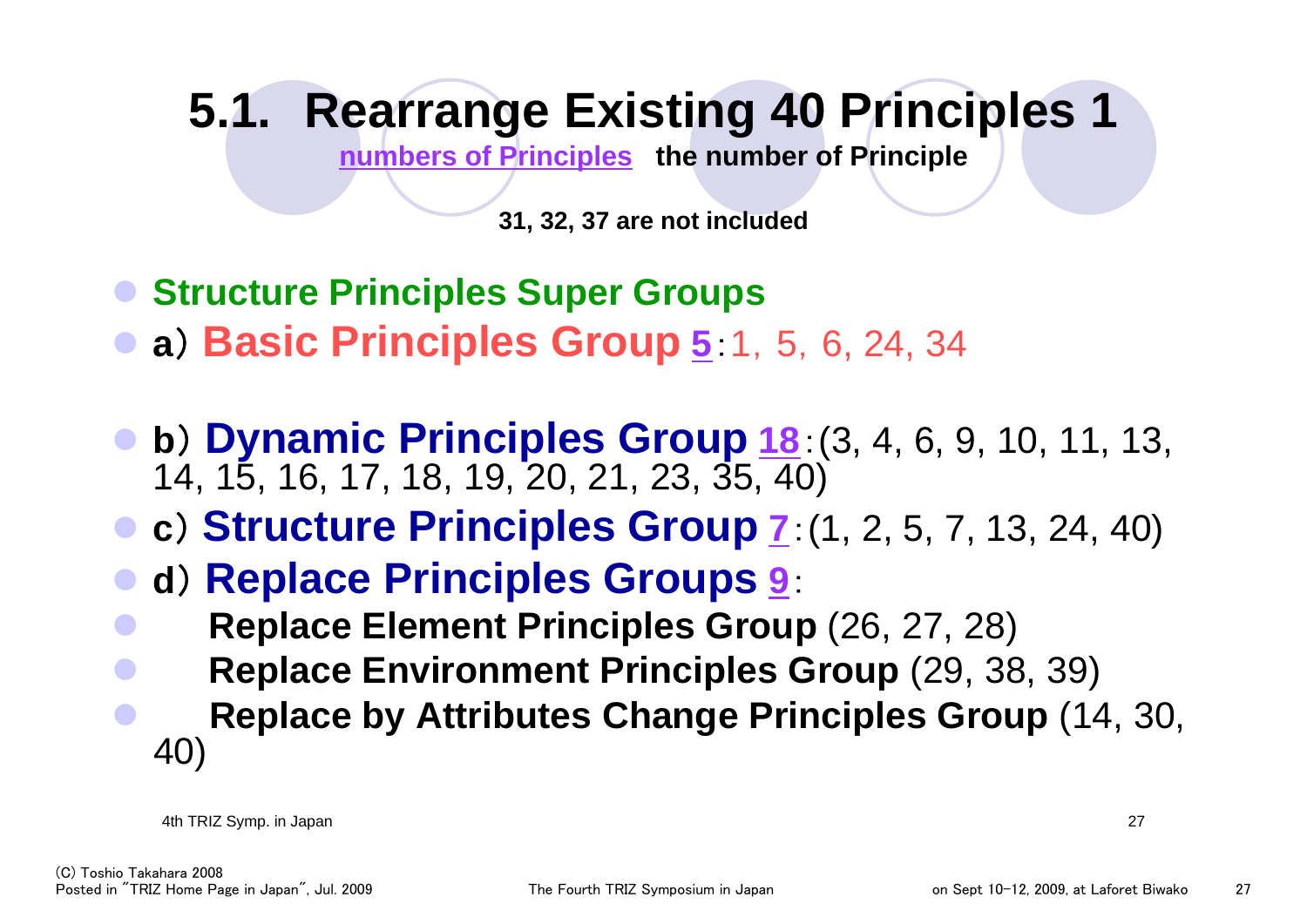### **5.2. Rearrange Existing 40 Principles 2**

- z **Function and Attributes Principles Super Groups 1**
- $\bullet$ **<sup>e</sup>**) **Plus Principles Groups <sup>18</sup>**:
- $\bullet$ **Basic Plus Principles Group** (1, 24, 35)
- $\bullet$  **Function Plus Principles Group** (6, 9, 10, 11, 15, 16, 17, 18, 19, 20, 21, 23, 25, 36)
- $\bullet$ **Attributes Plus Principles Group** (17, 35, 40)
- z **<sup>f</sup>**) **Minus Principles Groups <sup>12</sup>**:
- $\bullet$ **Basic Minus Principles Group** (2, 5, 34, 35)
- $\bullet$ **Function Minus Principles Group** (16)
- $\bullet$  **Replace Minus Principles Group** (26, 27, 28, 29, 30, 31, 33)
- $\bullet$ **Attributes Minus Principles Group** (33, 35)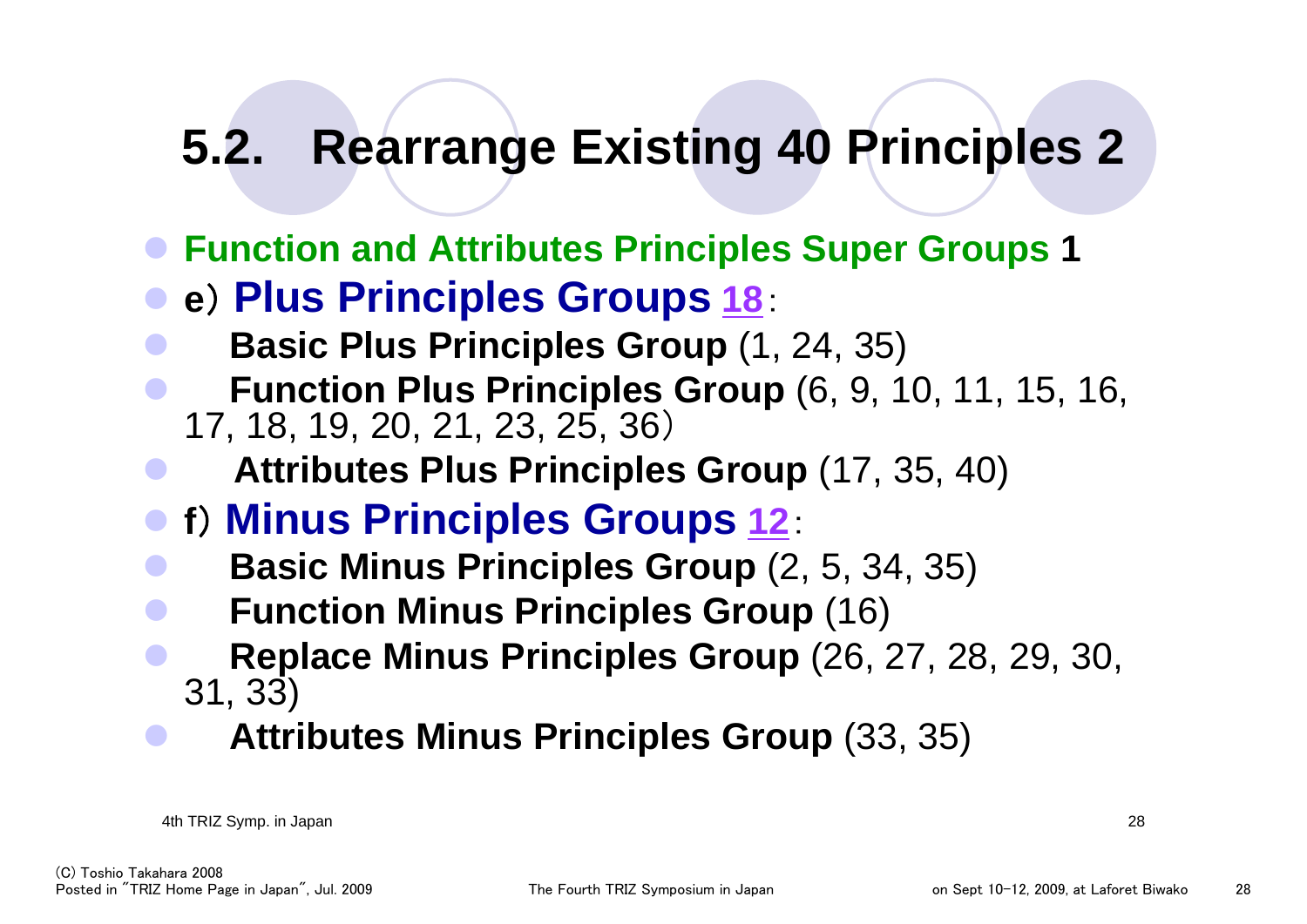### **5.3. Rearrange Existing 40 Principles 3**

- z **Function and Attributes Principles Super Groups 2**
- $\bullet$ **g) Equal Principles Groups <sup>9</sup>**:
- **Equal Problem Solving Principles Group** (8, 11, 12, 34)
- $\bullet$ **Equal Movement Principles Group** (9, 10, 16, 23, 34)
- $\bullet$ **Equal Attributes Principles Group** (33)
- $\bullet$ **<sup>h</sup>**) **"Anti" Principles Groups <sup>8</sup>**:
- $\bullet$ **Basic "Anti" Principles Group** (13)
- $\bullet$ "**Anti" Function Principles Group** (13)
- "**Anti" Attributes Principles Group** (4, 13, 39)
	- "**Anti- Anti" Function Principles Group** (8, 9, 16, 34)
- $\bullet$ "**Anti- Anti" Meaning of Function Principles Group** (22)

 $\bullet$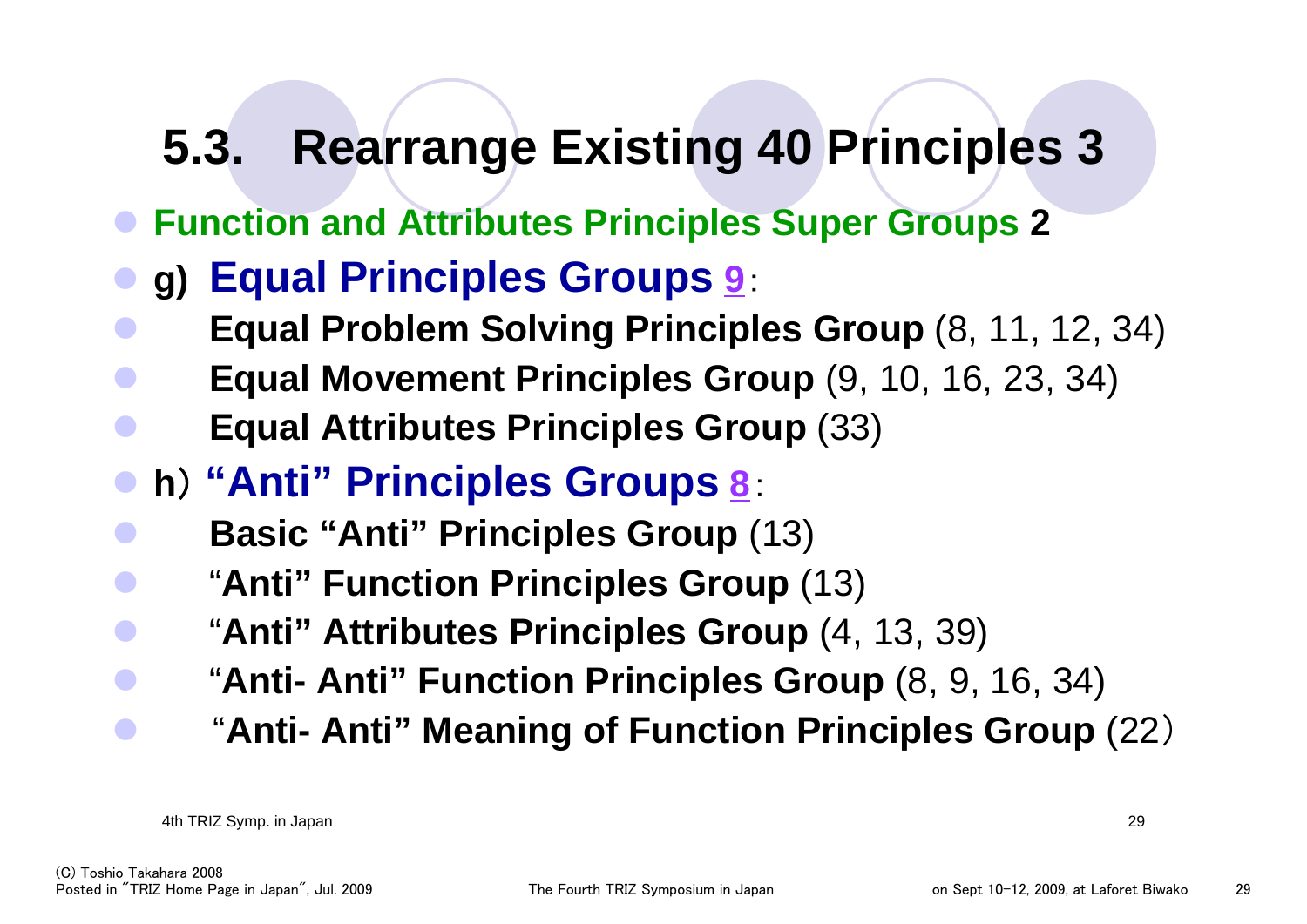# **6.1. Conclusion**

- $\bullet$  Types of Object changes within two attributes and two **Objects**
- $\bullet$ TRIZ is an assemblage of process elements
- $\bullet$ attributes change
- $\bullet$  solving "physical contradiction" and "technical contradiction"
- $\bullet$ segmentation and merging of attributes
- $\bullet$ segmentation and merging of Objects
- $\bullet$ We can apply TRIZ to institutional area with some modification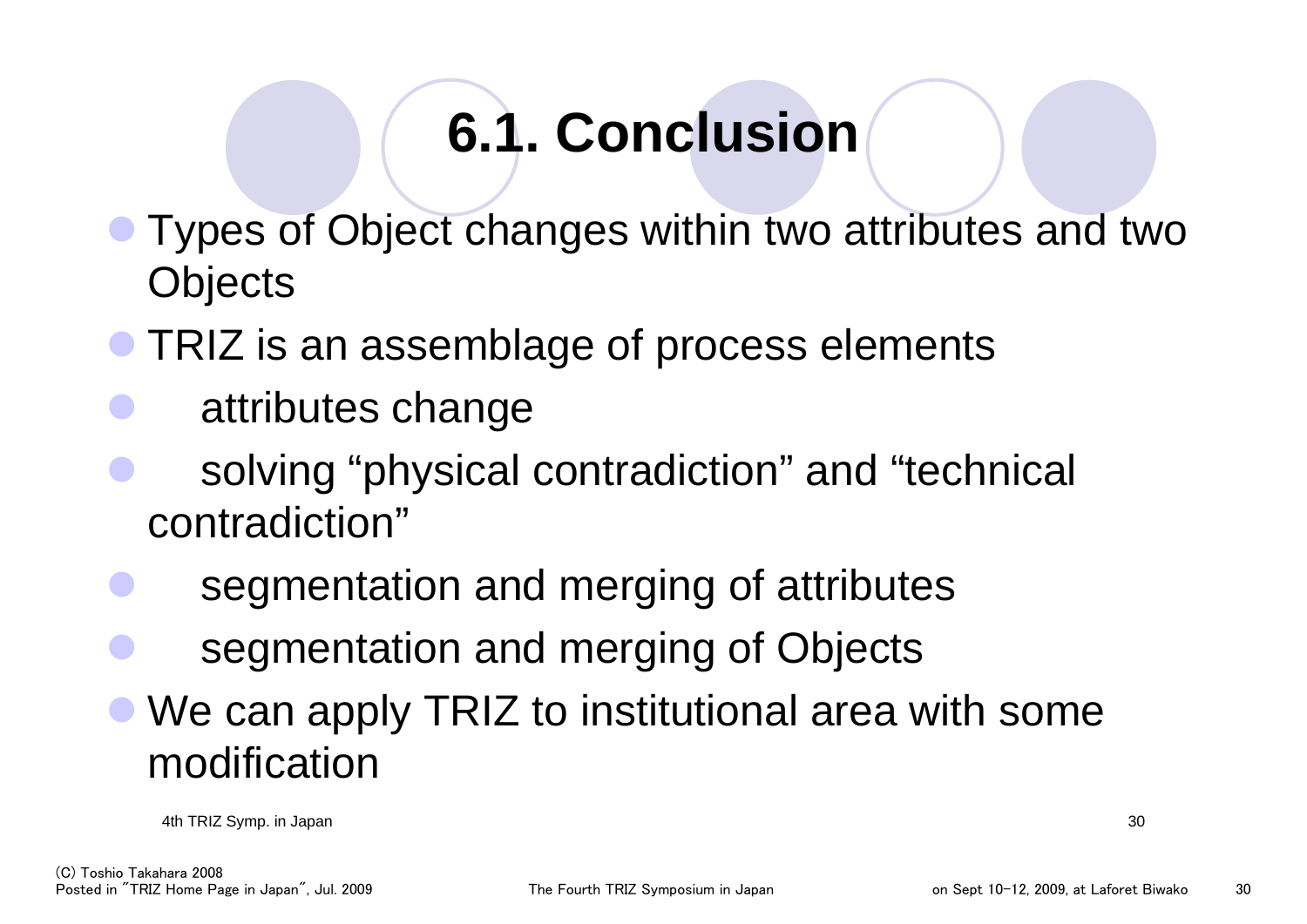## **6.2. Further Study Needed**

- **How inner structure of Object decide attributes,** Structure of contradiction in Institution
- Solution is to decide 1. how types of purposes and situation decide types of Object changes (where in 4.1 or 4.2) and 2. how types of Objects change select Principle U, P, D and decide how to use them
- **"40 Principles" in the area of Institution**